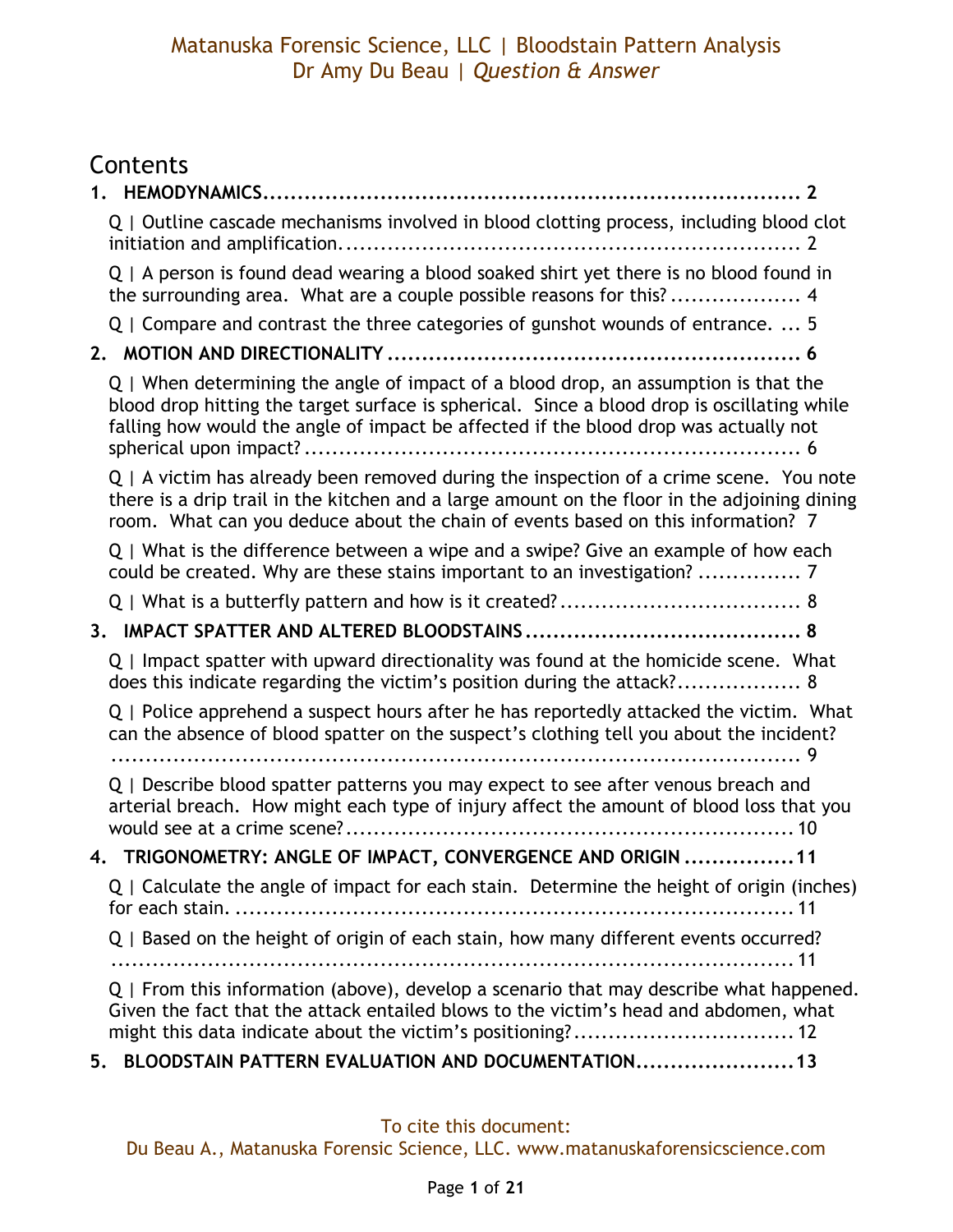| Q   Compare and contrast indoor scenes versus outdoor scenes. How are these scenes                                                                                                                                                                          |
|-------------------------------------------------------------------------------------------------------------------------------------------------------------------------------------------------------------------------------------------------------------|
|                                                                                                                                                                                                                                                             |
| Q   Are automated blood pattern analysis and crime scene reconstructions superior to<br>traditional approaches? Discuss the various automated processes used to investigate                                                                                 |
|                                                                                                                                                                                                                                                             |
|                                                                                                                                                                                                                                                             |
| Q   How do you expect us, the legal counsel, to consider you as an expert? 19                                                                                                                                                                               |
| Q   Bloodstains are 1-3 mm in diameter and you described this blood spatter pattern<br>being consistent with medium velocity spatter. The defense examiner states that<br>medium velocity spatter stains are 1-4 mm in diameter. How might you explain this |
| Q   Chain of custody. Since you did not collect the evidence, how do you know the stain                                                                                                                                                                     |
| 8.                                                                                                                                                                                                                                                          |

**Note: Information within this document is certainly not inclusive of bloodstain pattern analysis (BPA), nor is that my intent. Rather, exemplary question and answers are presented to acquaint the reader with BPA. The questions are loosely paraphrased from**  *Blood Distribution and Spatter* **online graduate course (University of Florida), which I completed spring 2018 (refer to references). I am the sole author and all answers, figures, tables, calculations, research, etc. are my own; cite accordingly (refer to footer). Please contact me should you have further specific questions or comments. AD**

### <span id="page-1-0"></span>**1. HEMODYNAMICS**

#### <span id="page-1-1"></span>*Q | Outline cascade mechanisms involved in blood clotting process, including blood clot initiation and amplification.*

**The hemostasis process** | When the body is wounded externally and/or internally, vasculature (arteries, arterioles, veins, venules, etc.) may be cut, crushed or severed. The body's first physiological response is to stop the blood loss by vasoconstriction, fluid retention and recruiting platelets. Platelets (thrombocytes) are the smallest component of plasma, essential to protecting the body from hypotensive shock via traumatic blood loss. The ultimate outcome is polymerization of fibrin and activation of platelets to form a blood clot. The coagulation cascade is a chain reaction, each step a precursor to the next enzymatic protein (clotting factor) catalyzing the next step. Clotting factors are

#### To cite this document: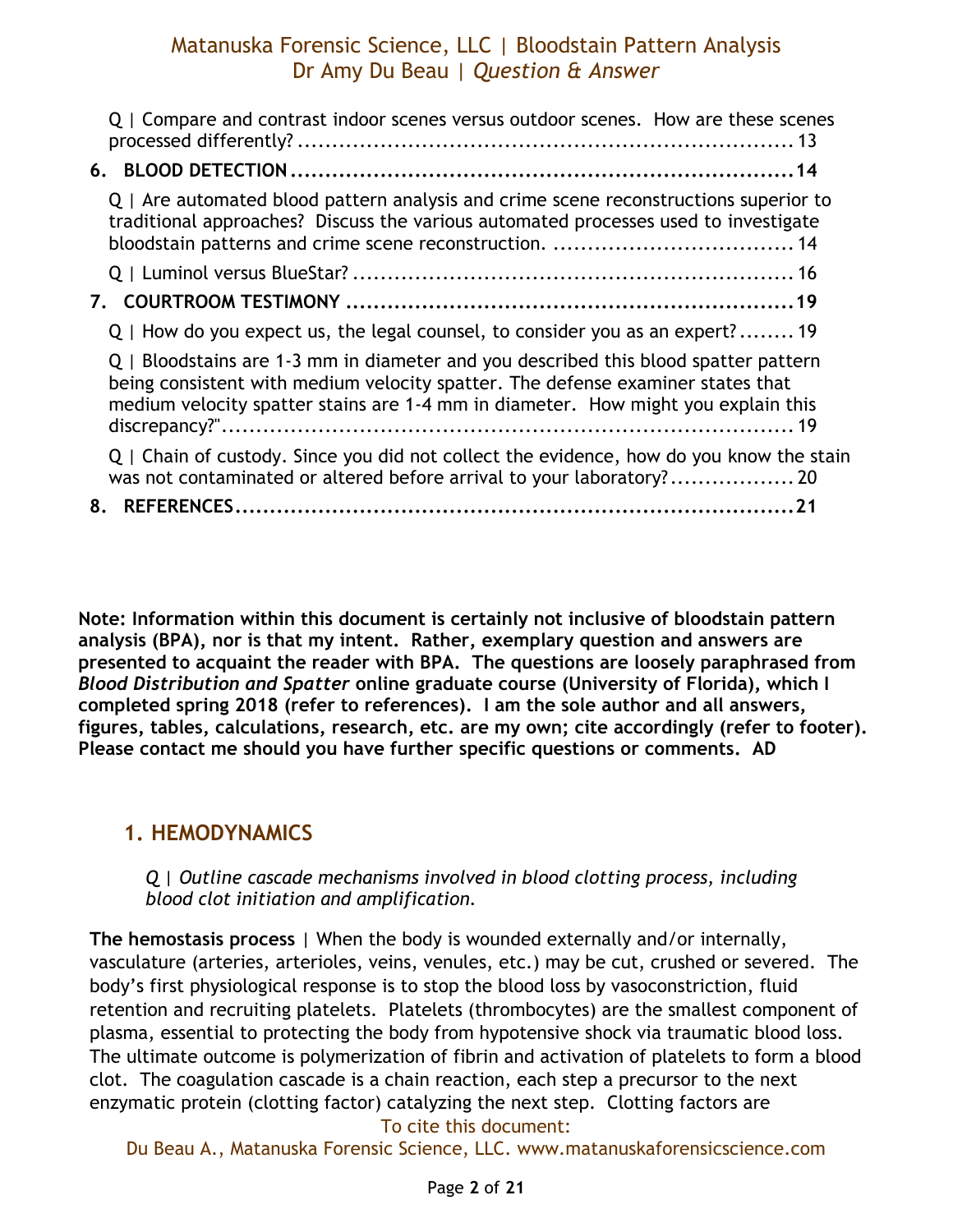designated by Roman numerals I – XIII (outlined below). In summary, the entire hemostatic process: vasoconstriction  $\rightarrow$  platelet activation  $\rightarrow$  clot formation  $\rightarrow$  coagulation.

Platelets are irregularly shaped cell fragments, 2 – 4 μm in diameter, produced by megakaryocytes (large bone marrow cells). As the vascular lumen constricts to staunch traumatic blood flow, platelets aggregate on site and release cytokines (small proteins associated with cell signalling). Coagulation occurs when platelets become chemically activated by exposure to collagen and tissue factor (TF) from the physically damaged vasculature in the presence of cofactors such as calcium  $(Ca^{2+})$ , vitamin K and phospholipids (platelet membrane constituent). Platelets are dimerized to collagen by blood glycoproteins (von Willebrand Factor). Activated platelets change shape, projecting dendritic-like sticky spines to form an insoluble fibrin mesh covering the vascular breach, trapping more platelets and erythrocytes (red blood cells) to form a plug. In summary (common pathway):

Prothrombin activator (protein complex)  $\rightarrow$  prothrombin  $\rightarrow$  thrombin (proteolytic enzyme)  $\rightarrow$  fibrinogen (soluble protein polymer)  $\rightarrow$  fibrin (insoluble protein polymer)

**Blood clot initiation and amplification** | A clot needs to form at the wound since platelets alone are not enough to plug the damaged vasculature: secondary hemostasis. Two distinct processes can initiate clotting, the extrinsic pathway and intrinsic pathway. These two pathways converge into the common pathway. The clotting process has 'positive feedback loops' to amplify clotting. When platelets stick to the inner wall of the damaged vessel, cytoplasmic granules carrying adenine diphosphate (ADP), thromboxane A2 and serotonin are released into the lumen to further accelerate platelet aggregation. So what begins as localized clotting is amplified into a cascade of plasma clotting activity.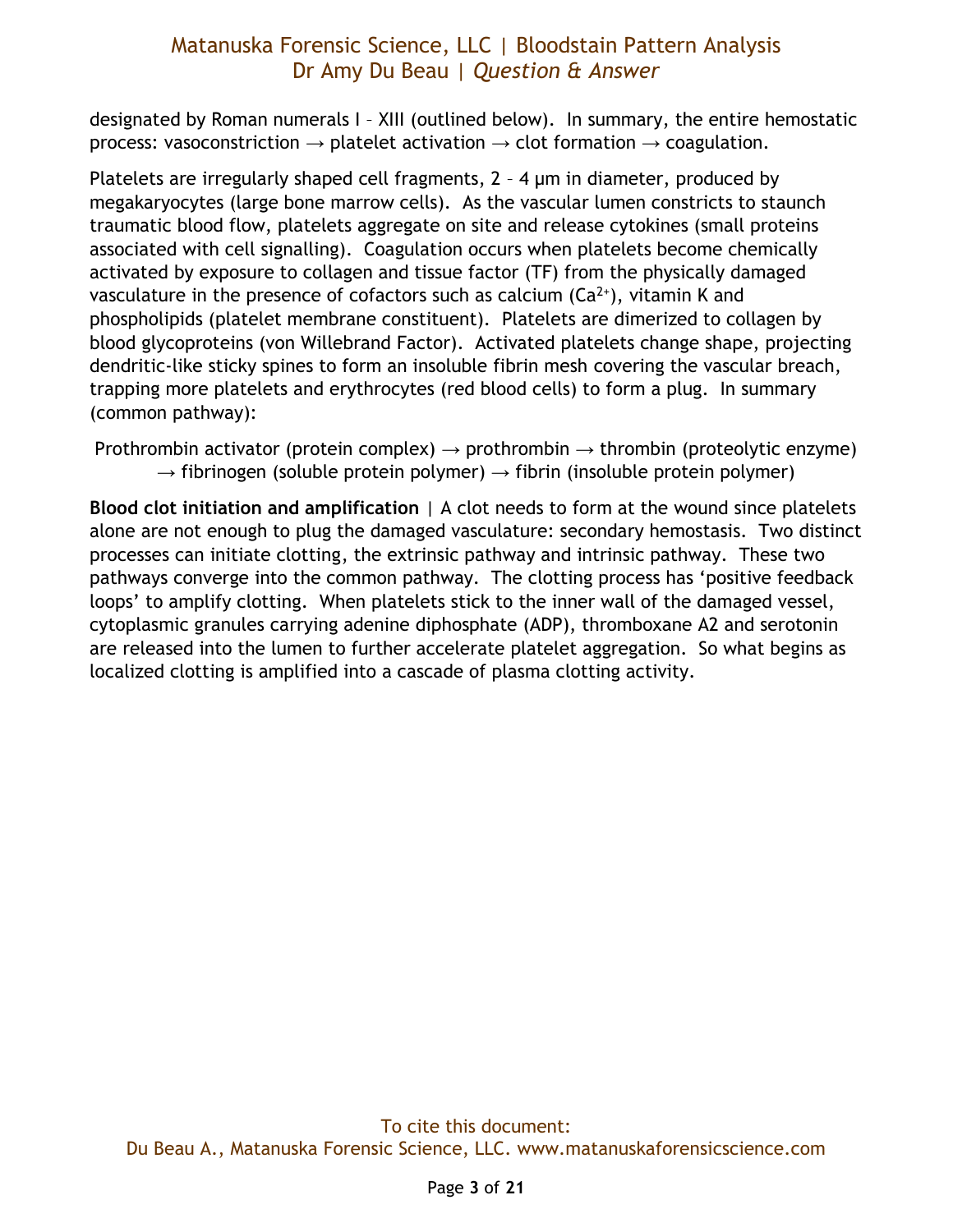

Coagulation Factors | Factor I = Fibrinogen; II = Prothrombin; III = Tissue Factor (TF) or Thromboplastin; IV = Ca2+; V = Proaccelerin; VI = unassigned (nomenclature no longer used, later found to be activated Factor V); VII = Proconvertin; VIII = Anti-hemophilic Factor; IX = Christmas Factor; X = Stuart Prower Factor; XI = Plasma Thromboplastin Factor; XII = Hageman Factor; XIII = Fibrin Stabilizing Factor.

For healthy individuals, blood usually clots within 3 to 15 minutes. Wounds can range from minor cuts, a skinned knee, etc. to stabbings and gunshots involving both external and internal clotting. When the tissue is finally repaired, assuming the individual survives their traumatic wound, the scabbed blood clot is removed via fibrinolysis, then further broken down enzymatically. Serum is the liquid fraction from clotted blood, often visible exuding from external clots. Angiogenesis (neovascularization) is essential to wound healing too, propagating new blood vessels from pre-existing vessels.

#### <span id="page-3-0"></span>*Q | A person is found dead wearing a blood soaked shirt yet there is no blood found in the surrounding area. What are a couple possible reasons for this?*

The most likely reason may be that the victim bleed primarily internally, perhaps from an abdominal stab wound. Vasoconstriction constrains blood flow. Compared to the arterial system, the venous system is relatively less elastic, shunting blood flow from venules into larger veins towards the heart. If the wound was anatomically situated such that blood flow was directed towards the heart, then bleeding would be mostly within the internal cavity. Stab wounds are characterized by being deeper than their entry impact on the

#### To cite this document: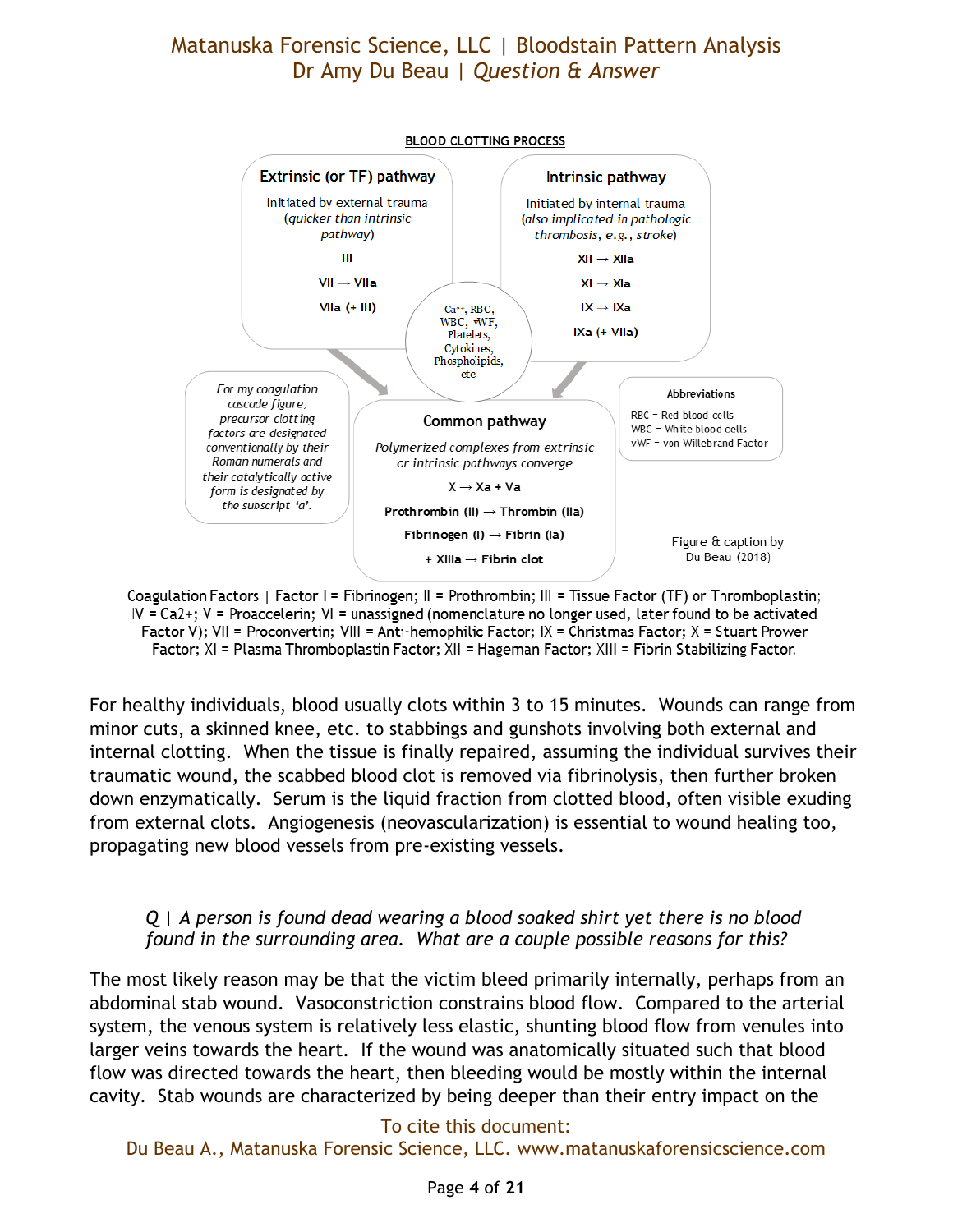surface of the body. External bleeding from abdominal stab wounds is known to be often relatively minimal.

Pharmacological factors and/or an underlying medical condition may account for why there was no blood found in the area around the body. Physiological pH is  $\approx$  7.4. Under alkaline conditions (pH greater than 7.4), the blood clotting process can become abnormally activated, causing excessive clot formation. Alkalosis is induced by prolonged vomiting or diarrhea. Diuretics and laxatives both work by increasing HCO-3 (bicarbonate) levels and, in excess, alkalosis can be a side effect. Such a hyper-clotting cascade could account for, or at least contribute to, why there was relatively less external bleeding that expected from this wound.

#### <span id="page-4-0"></span>*Q | Compare and contrast the three categories of gunshot wounds of entrance.*

Gunshot wounds can be characterized by the distance the firearm was discharged from the victim, contact (near-contact), intermediate, or distant (long-range). Perforating shots have both an entry and exit wound whereas penetrating shots stay lodged in the body with only an entry wound. Forward spatter (same direction as source of force) is mostly associated with exit wounds. Conversely, back spatter is associated with entrance wounds.

**Contact (or near-contact) gunshot wounds** | When a firearm is discharged at close range, soot might be expected to blacken the area surrounding the resultant wound as well as bright red discoloration caused by carboxyhemoglobin. From close contact, star-shaped stellate wounds can occur when bone is impacted directly beneath the skin (like the skull). Such distinguishing stellate wounds are caused by hot gases expelled from the firearm that expand differentially between tissue and bone. In some cases, the muzzle of the firearm can even imprint or bruise the skin. For traumatic head wounds, brain matter can be forcefully ejected. The entry wound for near-contact gunshots is often much bigger than the corresponding exit wound. Substantial back spatter of blood and tissue typify contact gunshot wounds.

**Intermediate gunshot wounds** | Intermediate range gunshots span distances up to 3 to 4 feet ( $\approx$  1 meter) from their target. When a firearm is discharged from this range, gases and soot particles are further dispersed as compared to close range discharge. Stippling around the wound area might be expected, depending on the type of firearm used and ammunition.

**Distant gunshot wounds** | Long-range gunshot wounds are defined to be about 15 feet (≈ 4.5 meters) from their target. Such wounds lack soot discoloration or stippling since the firearm is discharged from relatively further distances. If the shot is perforating, the exit wounds are expected to be larger than their corresponding entry wound. Substantial forward spatter of blood is expected from long-range gunshots and the resultant exit wound may be lacerated.

#### To cite this document: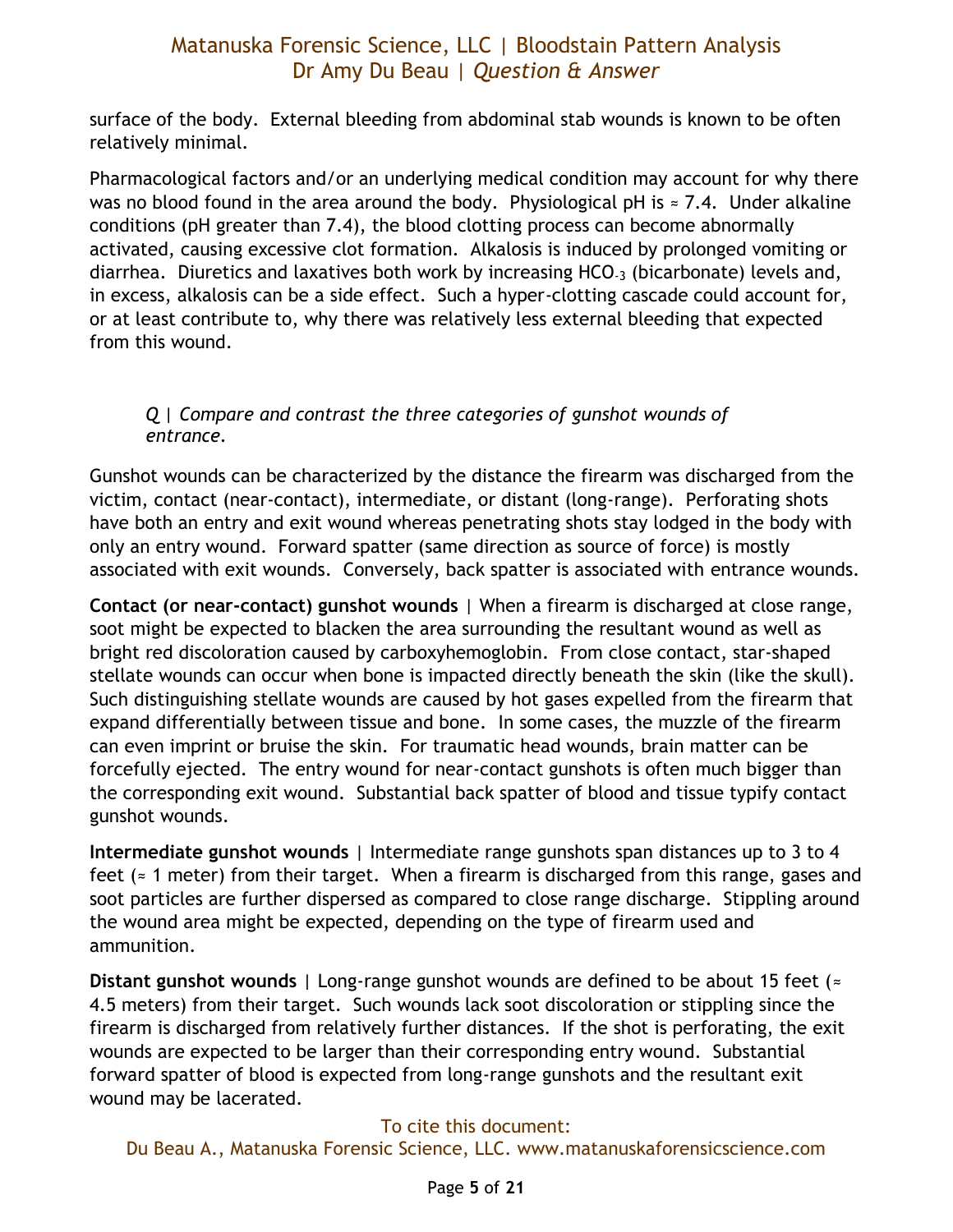# <span id="page-5-0"></span>**2. MOTION AND DIRECTIONALITY**

<span id="page-5-1"></span>*Q | When determining the angle of impact of a blood drop, an assumption is that the blood drop hitting the target surface is spherical. Since a blood drop is oscillating while falling how would the angle of impact be affected if the blood drop was actually not spherical upon impact?* 

Free-falling blood drops keep their spherical shape and cannot break apart into smaller drops until an external force, such as impact, disrupts surface tension, as per Newton's First Law of Motion. Surface tension is the force that constrains the viscous drop into its smallest possible volume. As a blood drop forms, such as on a knife blade, gravity exerts a downward force while the opposing surface tension preserves the coherency of drop with an upward force. As blood accumulates on, e.g., a knife blade, then the mass of the drop becomes sufficiently great to overcome inertia, breaking the molecularly cohesive surface tension, forming a teardrop shape as it releases from the blade.

An average passively free-falling blood drop is approximately 0.05 ml, forming a sphere with a diameter of about 4.5 mm. The quantity of blood necessary to form a passive drop depends on the physical properties of the surface and the surface area of the source. For example, a fine glass capillary tube results in a relatively small stain diameter compared to the blunt head of a hammer (14.5 mm vs 26.9 mm, respectively). A free-falling blood drop accelerates at 9.8 m/sec, as per the downward force of gravity. The drop will keep accelerating until the opposing forces, surface tension and gravity, equalize.

Blood drops oscillate in a downward free-fall, a dynamic process, and any given drop assumes a spheroidal shape, then repeatedly changes back and forth between spheroidaloblong to spheroidal. If free-falling drops collide, then they can oscillate faster, although such collisions are considered to be fairly rare. The maximal terminal velocity of an average blood drop is about 7.6 m/sec (= 25.1 ft/sec). While free-falling, a blood drop oscillates for just about the first meter, damping within 0.05 seconds or so. How fast any given blood drop oscillates is a function of the size of the drop; bigger drops oscillate more than smaller drops.

Air resistance is inversely proportional to drop size. So larger drops oscillate more while free-falling than smaller drops. And larger drops have a greater terminal velocity. Impact events cause blood drops to be smaller in both volume and diameter. Therefore, drops created upon impact oscillate less when airborne as a result of their smaller diameter.

To finally address the question, how would the angle of impact be affected if a drop was not spherical? The angle of impact refers to the angle formed by a blood drop in relations to the targeted surface. Summarizing cumulative information, blood drops most likely not to be spherical upon impact would be relatively bigger drops that have passively free-fallen within less than a meter.

#### To cite this document: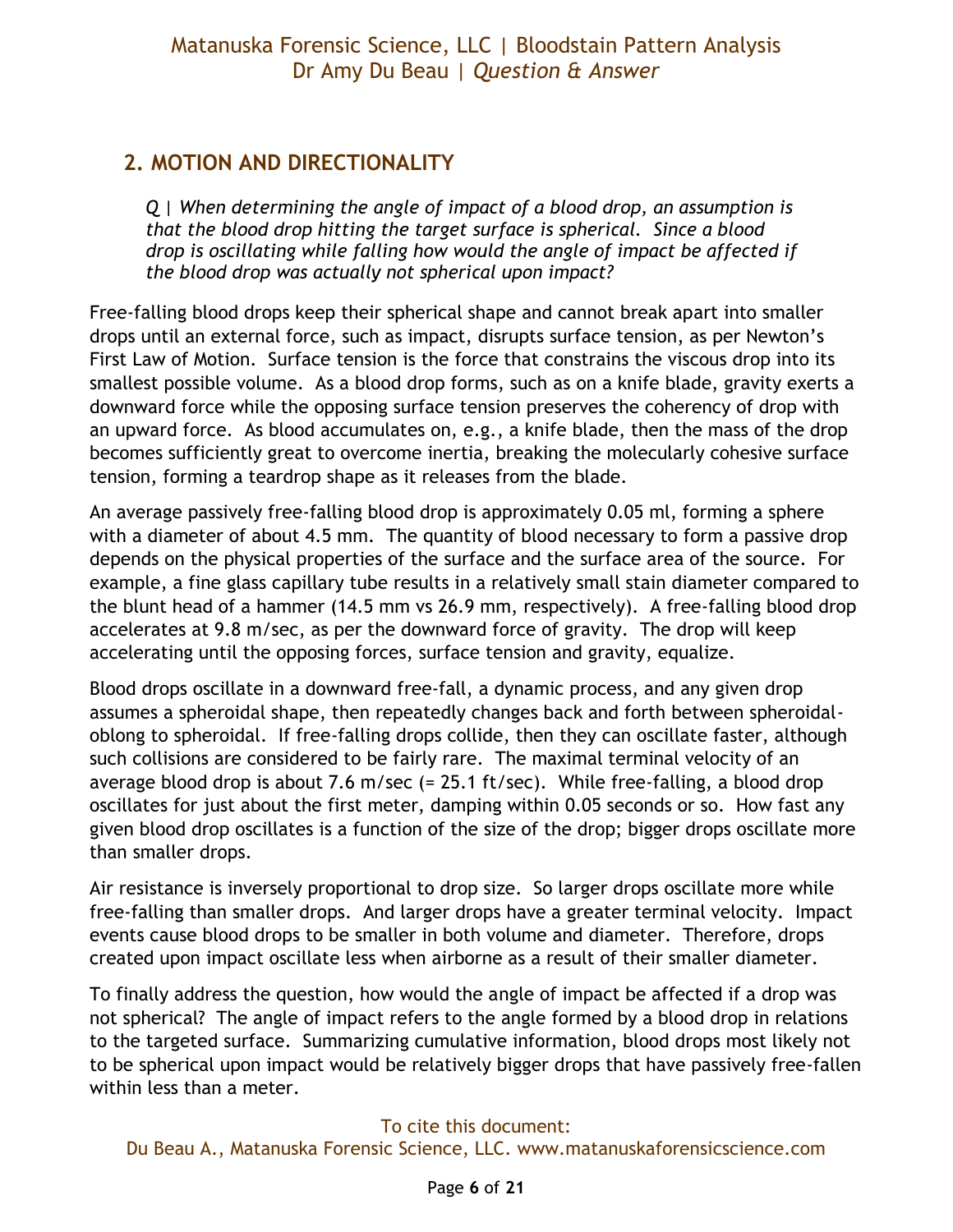Interpreting these findings, the impact source of such a blood drop would be relatively blunt, falling from a relatively near distance. Such a bloodstain could be mistaken as coming from a very acute angle and/or dropping onto a slanted surface.

<span id="page-6-0"></span>*Q | A victim has already been removed during the inspection of a crime scene. You note there is a drip trail in the kitchen and a large amount on the floor in the adjoining dining room. What can you deduce about the chain of events based on this information?* 

The victim's first wound(s) most likely would result in blood drops from breached superficial vasculature with relatively lesser amounts of spatter found on the floor and surrounding surfaces. Given this crime scene description, the bloodshed chain of event most likely began in the kitchen.

At this point, the victim would still be able to move about and/or defensively escape to another area. As further wounds from their assailant are inflicted, possibly also exacerbating the initial wound(s), more blood is shed from increasingly damaged vasculature. This scenario accounts for the blood drip trail from the kitchen leading towards the adjoining dining room.

As hypotensive shock ensues, the victim's mobility becomes compromised plus becoming further vulnerable to attack, receiving more wound(s). So the victim stays longer in the dining room where substantial bloodstaining is found, finally losing consciousness.

Alternatively, as a less likely scenario, if the drip trail is considered to be short, then the bloodstaining might be from a bloody object(s) or weapon carried by the assailant from the dining room and diminishing to the kitchen rather than from an active bleeding site, such as if the victim had been removed from the site.

#### <span id="page-6-1"></span>*Q | What is the difference between a wipe and a swipe? Give an example of how each could be created. Why are these stains important to an investigation?*

Swipes and wipes are both a subset of passive transfer bloodstains. As bloodshed events unfold, objects become bloody and stains are formed as evidenced by, e.g., swipes and wipes, etc. In general, recognizing transfer stains helps determine activity and temporal movement of both the victim and assailant during a bloodshed event.

By definition, swipes are characteristic of any given moving wet, bloody object making contact with a non-bloody surface. A swipe pattern could be created, for example, by a victim's bloody clothing making contact against a wall as they are falling to the floor. Hair swipes are often distinguished as bifurcating V-shaped transfer bloodstains.

#### To cite this document: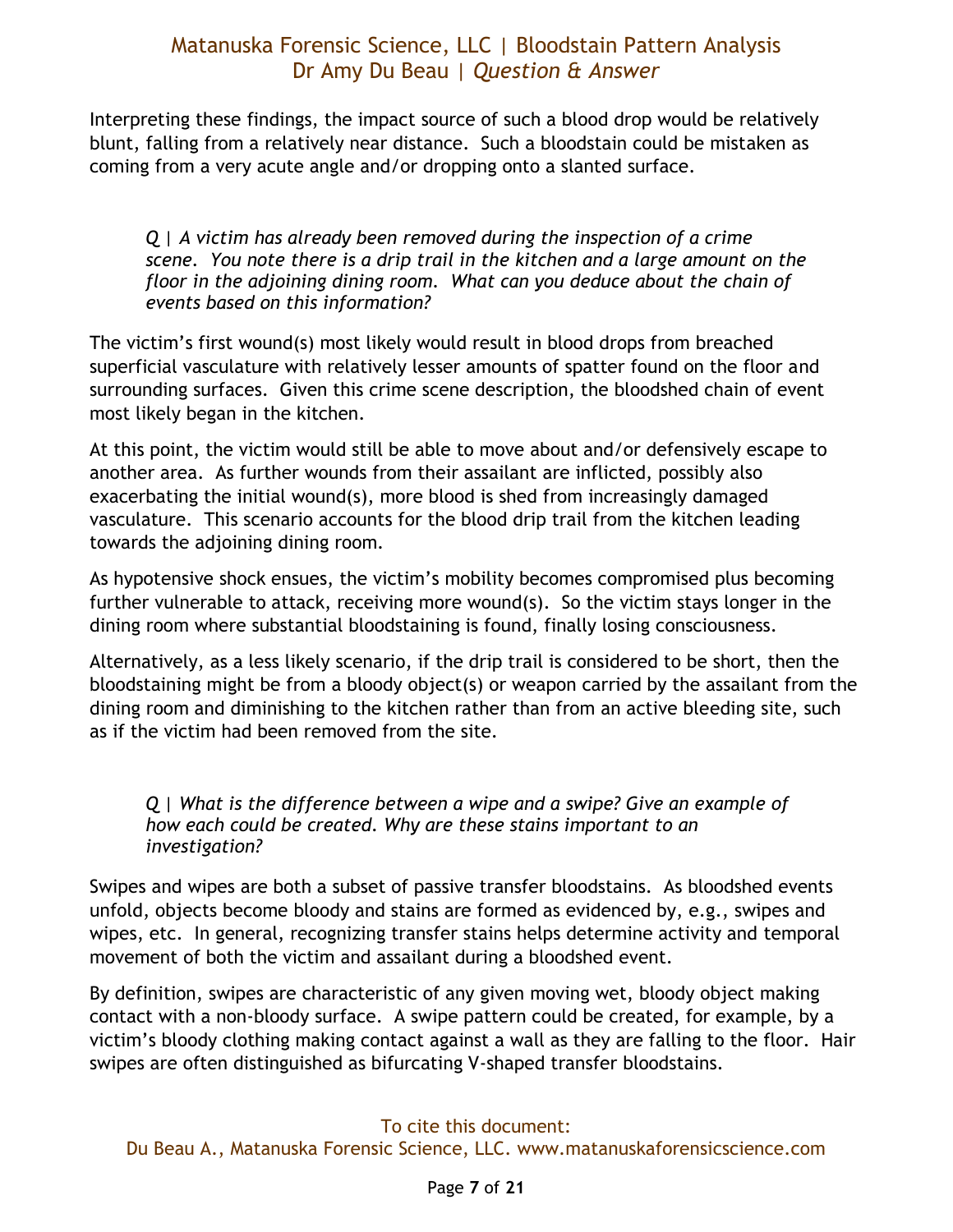When swipes patterns are formed, right/left directionality may be determined by 'feathering' that is the thinning, diminishing terminal edge as blood is incrementally deposited onto a surface. However, if feathering striations are evident on both leading and trailing edges, then directionality may be impossible to determine.

Based on research by R. M. Gardner (2004), motion directionality may be ascertained from swipe bloodstain patterns based on at least four distinctive features: striations, diminished volume, welling and feathering. Striations are considered to be the least valid feature whereas diminished volume may be the most valid.

Conversely, wipes are the result of an object moving through an already existing wet bloodstain, disturbing spatter boundaries. For example, a wipe could be created by fingers moving through a bloodstain, altering the pattern. Or a broom 'wiping' through a wet, bloodstained hardwood floor. Identifying features and directionality of an object making a wipe pattern may be ascertained through careful investigative observation.

#### *Q | What is a butterfly pattern and how is it created?*

<span id="page-7-0"></span>Butterfly patterns are a special subset of transfer bloodstain, identified as a mirror image of the original surface. For context, transfer bloodstain patterns are passive bloodstains that result from contact with any given wet, bloody object with a non-bloody surface or an alteration of any existing bloodstain by a non-bloody object. Recognizing transfer bloodstains helps establish the activities and movement that occurred during a bloodshed event. Examples of repetitive pattern transfers include bloody shoeprints, socks or handprints, etc. with individualizing features, often conferring directionality.

For butterfly patterns, if a flexible surface folds when immediately contacted by a wet, bloody object, or folds before the original bloody image is dry, then a mirrored 'butterfly' image of the original stain is created.

# <span id="page-7-1"></span>**3. IMPACT SPATTER AND ALTERED BLOODSTAINS**

<span id="page-7-2"></span>*Q | Impact spatter with upward directionality was found at the homicide scene. What does this indicate regarding the victim's position during the attack?* 

Impact spatter can be observed when any given object, such as a weapon, makes direct, forceful contact with wet blood during an attack. Spatter directed upwards indicates that the victim was on the floor during the bloodshed event. Projected at uniform speed, blood drops show varying flight parabolas where bigger drops disperse further away than smaller drops. And upwardly directed elongated stains can be found relatively close to the source of the force as compared to circular stains resulting from perpendicular force.

#### To cite this document: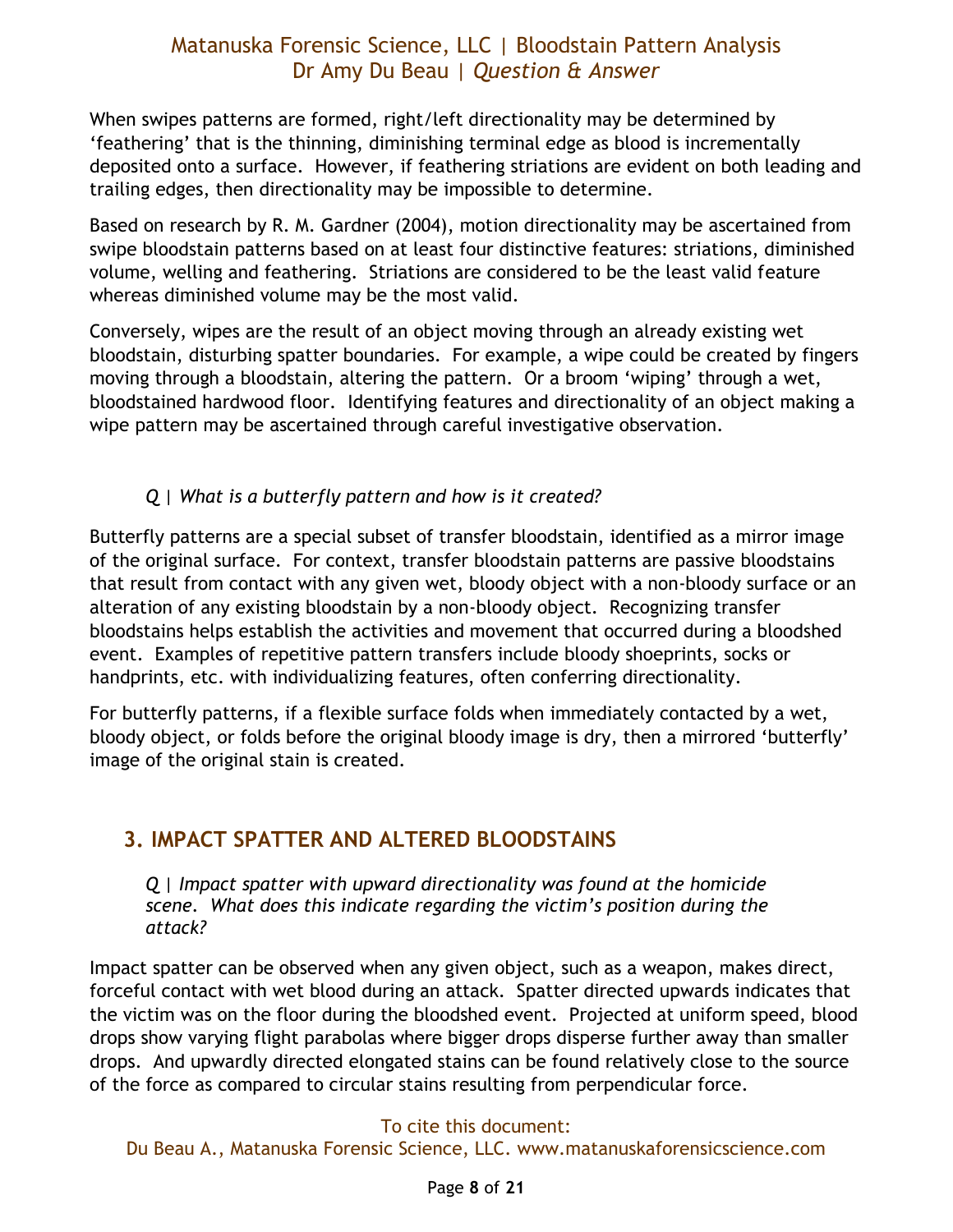While the size of the whole bloodstain pattern may not be conclusive, we can know that greater separation between radiating bloodstains indicates further distance from the floor to the impact surface(s). So examining individual bloodstains within the pattern could help better characterize the victim's position on the floor.

In this instance, spatter shown on the walls and/or other nearby objects or surfaces may make streaking patterns radiating away from the area of impact. When spatter is intercepted by a weapon/object(s) and/or by the victim or assailant, a distinct void in this radial pattern can happen, including instances where the victim might be crouching on the floor or defensively shielding from the attack. Further analysis would be necessary to correlate this upwardly directed spatter pattern with the mechanism of impact, e.g., beating/stabbing, gunshot, etc.

#### <span id="page-8-0"></span>*Q | Police apprehend a suspect hours after he has reportedly attacked the victim. What can the absence of blood spatter on the suspect's clothing tell you about the incident?*

While blood spatter on the suspect's clothes might be expected, the absence of blood does not necessarily exonerate this suspect. Blood spattering on the assailant's dominant hand and lower legs would most likely be evident from forceful overhead blows when a victim is lying on the ground, for example. But if such blows struck the victim from an angle directed away from the assailant, such as swings from the side, spatter might not be found on the assailant at all. Kish and MacDonnell (1996) reported that conclusions cannot be drawn based on the presence of bloodstains on a suspect's clothing, and, the absence of bloodstains neither exonerates nor implicates any given suspect.

The directionality of strikes, plus the force of their delivery, ultimately determines the distribution of spatter on the assailant's clothes and surrounding surfaces. Other factors include specifics about the weapon, the quantity, amount, direction and force of impact(s), location of wound(s) in relation to the assailant, volume of dispersed blood and movement of both victim and assailant.

Lack of blood spatter could be due to manifold factors, such as if the assailant is beyond the range of the radiating pattern where dispersed blood drops are relatively small, e.g., high velocity penetrating gunshot exhibiting mostly forward spatter directed away from the assailant. Experimental modelling by Petricevic & Elliot (2013) demonstrated scant spatter transfer onto the clothing of a mock assailant as a hammer struck a blood-soaked plastic head, suggesting that direct contact with blood, either on the victim or from the bloodshed scene, is necessary for blood to be transferred to the assailant's clothing in certain cases.

Anecdotally, I know that native Alaskan subsistence moose or caribou hunters use high caliber rifles, e.g., 30-06, aiming from a far distance, and oftentimes can fatally shoot a moose with one penetrating full metal jacket bullet without any blood on themselves, especially if they are upwind from their game.

#### To cite this document: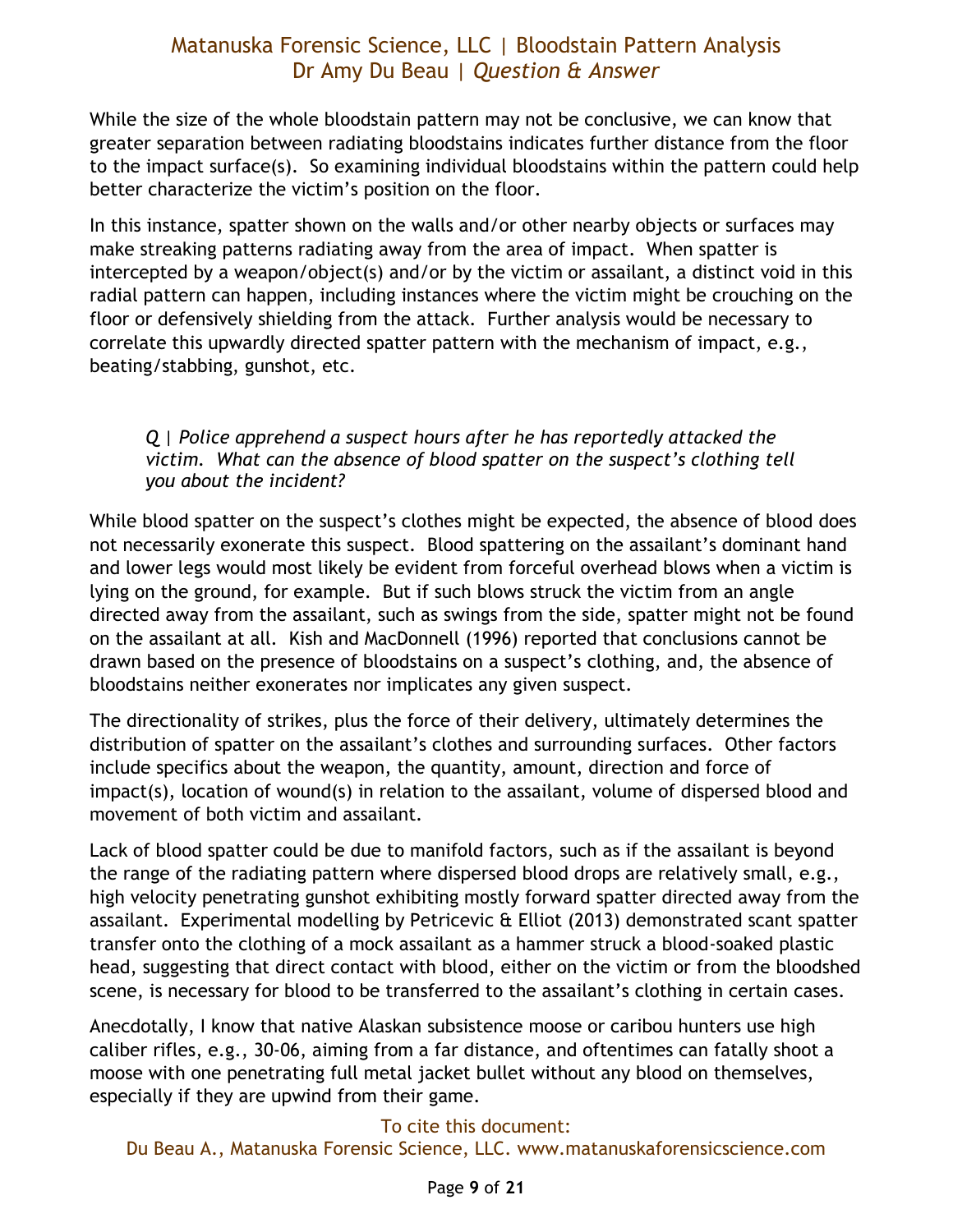Trace spatter may not be perceptible without microscopic examination. Case studies have demonstrated that other less obvious objects worn by an assailant during the attack might be spattered with blood, such as jewelry, glasses or even socks. Certain dark, thick and/or patterned fabrics, such as denim, can mask spatter too. Further, assailants might change clothes, wash or discard protective clothes after the attack occurs.

#### <span id="page-9-0"></span>*Q | Describe blood spatter patterns you may expect to see after venous breach and arterial breach. How might each type of injury affect the amount of blood loss that you would see at a crime scene?*

**Arterial breach |** Arterial vasculature conveys oxygenated blood from the heart to the body, contracting in cadence with the beating heart. If an artery is wounded, blood projects outward in all directions with force, often creating bloodstains having a distinctive undulating/pulsating pattern on surfaces surrounding the victim, even described as looking 'electrocardiogram-like' with a downward flow pattern. During the bloodshed event, the height of the resultant fluctuating peaks diminish as the victim's blood pressure begins falls. Each individual stain within the pattern can be aligned in parallel according to their direction of impact. Misting spatter (atomized) with a 0.1 mm or less can also characterize arterial bloodstains, e.g., penetrating high velocity gunshot exit wounds, etc.

The size of stains from spraying arterial blood can range from less than 1 mm to 1 cm or greater in diameter. While the shape of central stains can vary substantially, from circular to oval to irregular, satellite spatter with jagged, elongated spines are often found. Arterial blood is richly oxygenated, so their fresh stains are especially bright red compared to venous blood. Certain medical conditions, e.g., stomach ulcers or lung disease, etc. can cause expiratory arterial blood projection too, so medical exam findings can contextualize bloodshed events.

By definition, arterial spurting refers to a series of individual bloodstains whereas gushing usually implies an especially large volume bloodstain (although these definitions can sometimes be used interchangeably by analysts).

Vascular bloodstains are dependent upon the extent of the penetrating damage, the victim's position, which vessel is breached, and even clothing (or hair, etc.) that can absorb, deflect or inhibit bloodshed. Further, just because vascular bloodstains are absent at the scene does not necessarily mean that damage did not occur.

**Venous breach |** Venous vasculature circulates oxygen depleted blood from organs back towards the heart. Considerably less muscular than arteries, blood pressure within veins is negligibly detectable. However, if blood pools within engorged veins, such as in certain medical conditions, e.g., varicose veins, venous insufficiency syndrome, the resulting bloodletting stains from breached veins can mimic arterial blood spatter. However, blood from breached veins is typically classified as low velocity spatter with a diameter of about 4 mm or greater.

#### To cite this document: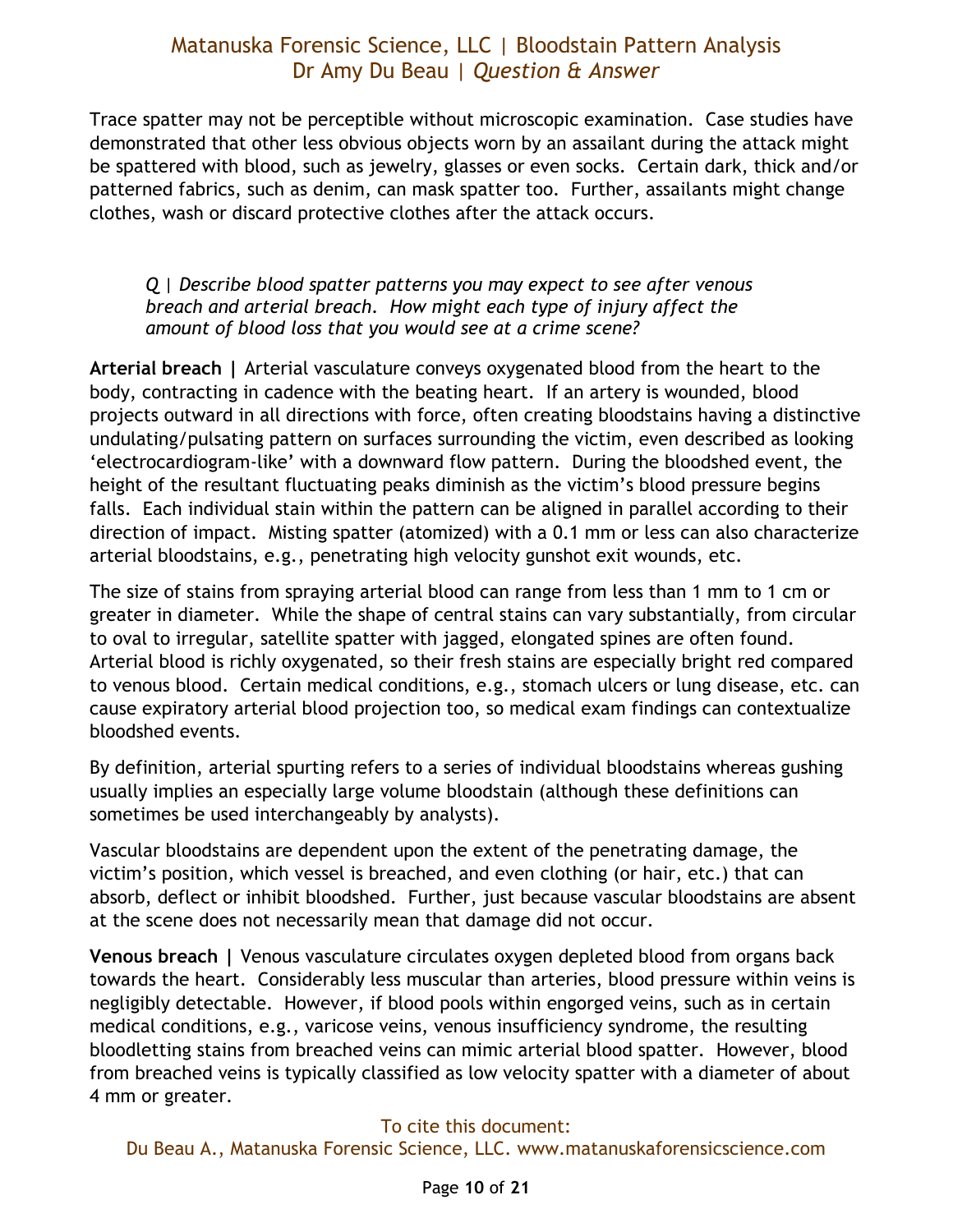Projected bloodstain patterns can be a result of ruptured varicosities from the esophagus associated with liver cirrhosis or even hemorrhoidal tissues. Such scenarios may not be fatal, necessitating review of medical history to confirm circumstances of the bloodshed event. Acutely ulcerated varicose veins causing hemorrhaging in lower legs, for example, can spray blood onto the floor or low levels surfaces.

Pooled blood and/or projected stains typify venous stain patterns. Compared to arterial stains that can be forcefully projected far distances, darker venous stains may be situated closer to the victim who may be ambulatory. To note, both arterial and venous wounds might be expected in serious bloodshed events with massive penetrating wounds, creating a combination of arterial and venous bloodstain patterns.

### <span id="page-10-0"></span>**4. TRIGONOMETRY: ANGLE OF IMPACT, CONVERGENCE AND ORIGIN**

<span id="page-10-1"></span>*Q | Calculate the angle of impact for each stain. Determine the height of origin (inches) for each stain.* 

| no.                                                    |     | $(mm)$ $(mm)$ | Stain Width Length W/L Ratio | Angle of Impact<br>$=$ Arc Sin<br>$(degrees) = I$ | <b>Distance</b><br>from Point of<br>Convergence<br>$(in) = D$ | Tan I | Height of<br>Origin<br>$(in) = H$ |    |
|--------------------------------------------------------|-----|---------------|------------------------------|---------------------------------------------------|---------------------------------------------------------------|-------|-----------------------------------|----|
| 1                                                      | 7.2 | 14.4          | 0.500                        | 30.000                                            | 37.5                                                          | 0.577 | 21.7                              |    |
| 2                                                      | 7.0 | 9.9           | 0.707                        | 44.997                                            | 12.9                                                          | 1.000 | 12.9                              |    |
| 3                                                      | 6.8 | 9.5           | 0.716                        | 45.708                                            | 19.8                                                          | 1.025 | 20.3                              |    |
| 4                                                      | 6.9 | 17.6          | 0.392                        | 23.082                                            | 31.2                                                          | 0.426 | 13.3                              |    |
| 5                                                      | 7.3 | 8.0           | 0.913                        | 65.853                                            | 9.5                                                           | 2.231 | 21.2                              |    |
| 6                                                      | 6.9 | 13.6          | 0.507                        | 30.488                                            | 22.0                                                          | 0.589 | 13.0                              |    |
| Units in millimeters (mm) and inches (in) as indicated |     |               |                              |                                                   |                                                               |       |                                   | AD |

#### Table 1 (Excel spreadsheet) | Blood spatter data from crime scene

<span id="page-10-2"></span>*Q | Based on the height of origin of each stain, how many different events occurred?* 

Based on the data (Table 1), two distinct events seem to have occurred at this crime scene. Bloodstains 2, 4 and 6 have an average height of origin of 13.05 inches (standard deviation  $\pm$  0.2) whereas bloodstains 1, 3 and 5 have an average height of origin of 21.05 inches (standard deviation  $\pm$  0.6). The height of origin is a measure of the direct distance

#### To cite this document: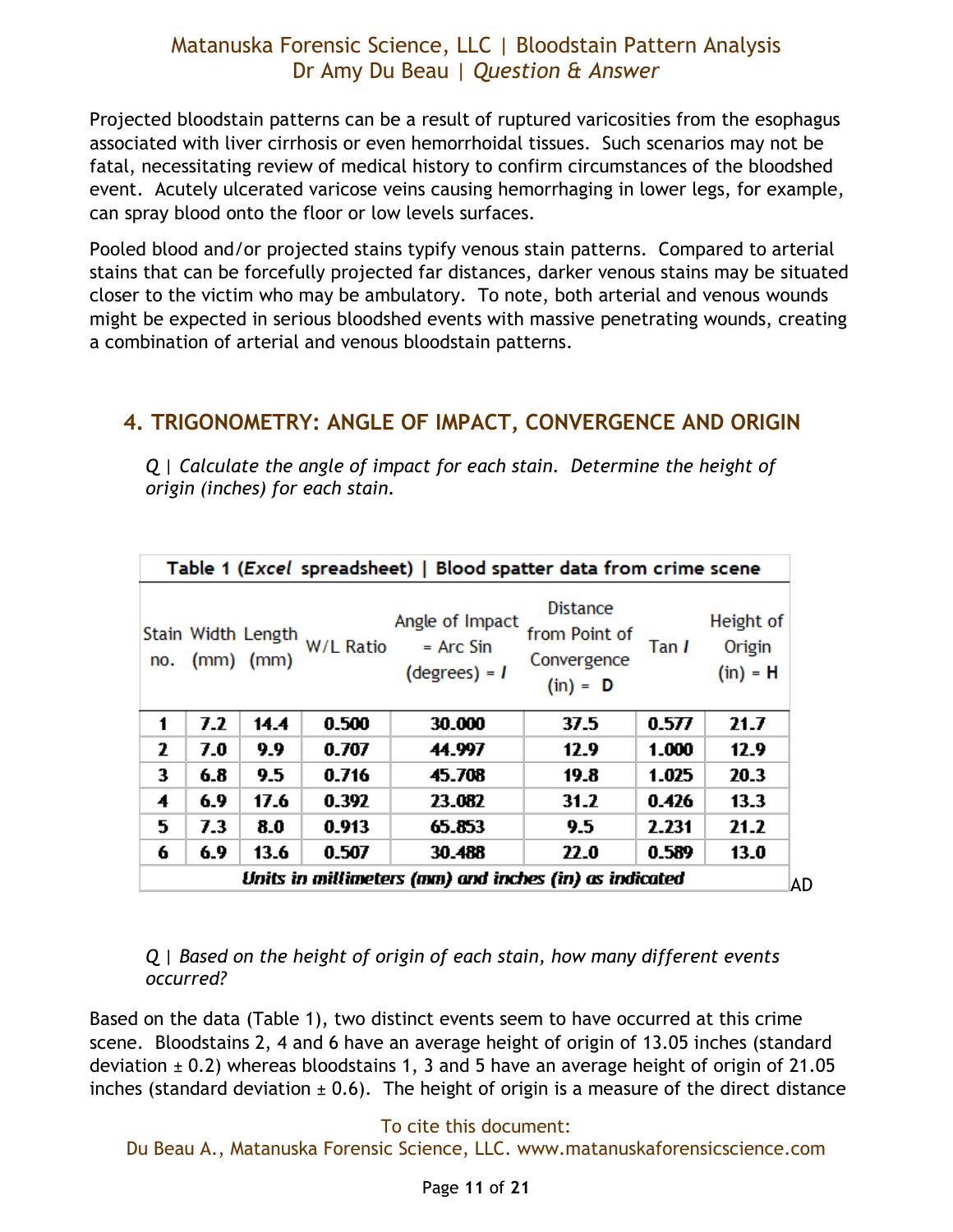from the ground/floor to the area of origin. The angle of impact in conjunction with the 2 dimensional point of convergence defines the 3-dimensional point/area of convergence and origin for each stain, spatially representing where the victim was located and their position (e.g., standing, crouching, etc.), respectively, during the bloodshed event.

While this group of six total bloodstains do have single point of convergence, they may still represent stochastic events. If bloodstain paths are caused by distinct events, then the point/area of convergence may be coincidental and have no investigational relevance. If more intersecting paths were examined, i.e., more than three per pattern in this instance, then the more likely the point/area of convergence is significantly meaningful.

<span id="page-11-0"></span>In sum, patterns formed by bloodstains 2, 4, 6 and 1, 3, 5, respectively, may represent the occurrence of different events within this crime scene.

*Q | From this information (above), develop a scenario that may describe what happened. Given the fact that the attack entailed blows to the victim's head and abdomen, what might this data indicate about the victim's positioning?* 

Data from Table 1 (above) and information from this case study (presented in previous modules) indicates that two events may have occurred, corroborating probative fatal blunt force trauma to the head and abdomen. The average width of all 6 bloodstains is 7.0 mm, categorized as large impact spatter, corroborating beating or bludgeoning caused by hammer blows.

Blood drops make a parabolic arc projecting from the source of impact onto the target surface, especially from further distances, and the corresponding calculated area of origin approximates the victim's relative position. Impact spatter is often distributed radially from the wound(s) and the victim received multiple blows. The inset photograph from this module's data set shows blood spatter on the floor and baseboard. The actual 'real life' origin would be less than or equal to the maximal height of origin.

The maximal height of origin is 21.7 inches up from the floor (stain 1), which is only slightly lower than the head of an adult (male) figure seated on the floor, slouching or defensively crouching, perhaps hanging or cradling their head. The data rules out that the victim was standing or sitting on furniture.

If the assailant was swinging a hammer from above, blood from the resultant head wound(s) could be deflected downwards, accounting for the pattern formed by stains 1, 3 and 5. The impact angles for these stains are 30°, 46° and 66° (average 47.2°) which are comparatively greater overall than the pattern formed by the other stains. That is, the head is higher up than the abdomen when the victim was sitting/slumping on the floor, so the standing assailant's blows delivered from above would be less acute, further supporting this development of crime scene events.

#### To cite this document: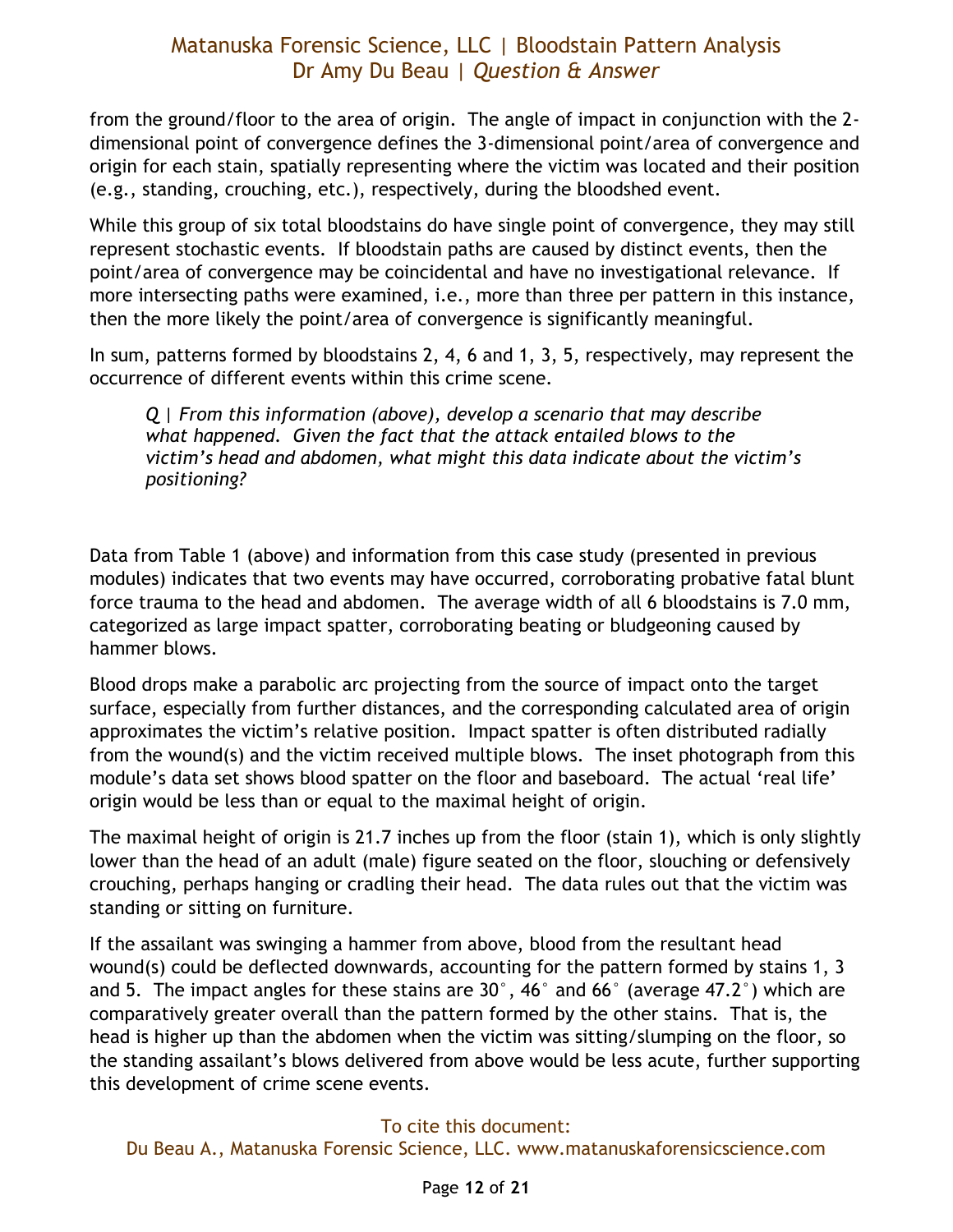Overcome, the victim slumps flat onto the floor where blows to the abdomen occurred. The lowest height of origin is 12.09 inches (stain 2), corresponding to the victim lying on the floor, either supine or from the side, accounting for the pattern formed by stains 2, 4 and 6. Comparatively, the angles of impact for these stains are 45°, 23° and 30° (average  $32.9^{\circ}$ ) which are relatively more acute than the pattern formed by the other stains as blood accumulates from the wounds, given that blows were delivered from overhead.

The victim was found prone at the scene, implying he defensively rolled over before succumbing to hypotensive shock or was turned over by the assailant. Blood had ultimately fallen passively, pooling onto the floor where the victim had fallen, matching this probable scenario.

### <span id="page-12-1"></span><span id="page-12-0"></span>**5. BLOODSTAIN PATTERN EVALUATION AND DOCUMENTATION**

*Q | Compare and contrast indoor scenes versus outdoor scenes. How are these scenes processed differently?* 

Both indoor and outdoor crime scenes generally follow the same systematic processes of documentation, preservation, collection and examination of evidentiary samples and observations. The premise of documentation is to develop a realistic, accurate, and complete record of the discovered crime scene. Effective documentation and analysis characterizes the crime scene, facilitates outside analysis of evidentiary samples, provides for objective evaluation by the defense and ultimately allows for cogent courtroom presentation.

Indoors or out, directionality and orientation of the crime scene (north, south, east, west) with marked reference features (e.g., numbered placards) needs to be documented. Photographic evidence must be appropriately scaled, aligned in the direction of the bloodstain if feasibly possible.

**Indoor crime scenes** | Indoor crime scenes are comparatively easier to process and preserve since they are protected from weather conditions. Because indoor scenes are not exposed to the elements, they can typically be processed without time limitations (with the exception of some public places). The secured scene is relatively well-defined indoors.

Before any alterations are made (with the notable exception of first responding emergency medical intervention), the secured scene is objectively documented using photography, videography, sketching and descriptive written accounting. Lighting and temperature can be controlled indoors, facilitating documentation processes.

Wet bloodstains and spatter will dry over time, dependent on various impact surfaces and ambient indoor conditions such as heaters or fans. Blood at indoor crime scenes can become dislodged, flake away or be otherwise disturbed as investigators process the scene. First responders can inadvertently create artefactual stains and spatter. Recognizing and accounting for such potential alterations is inherent to processing the crime scene.

#### To cite this document: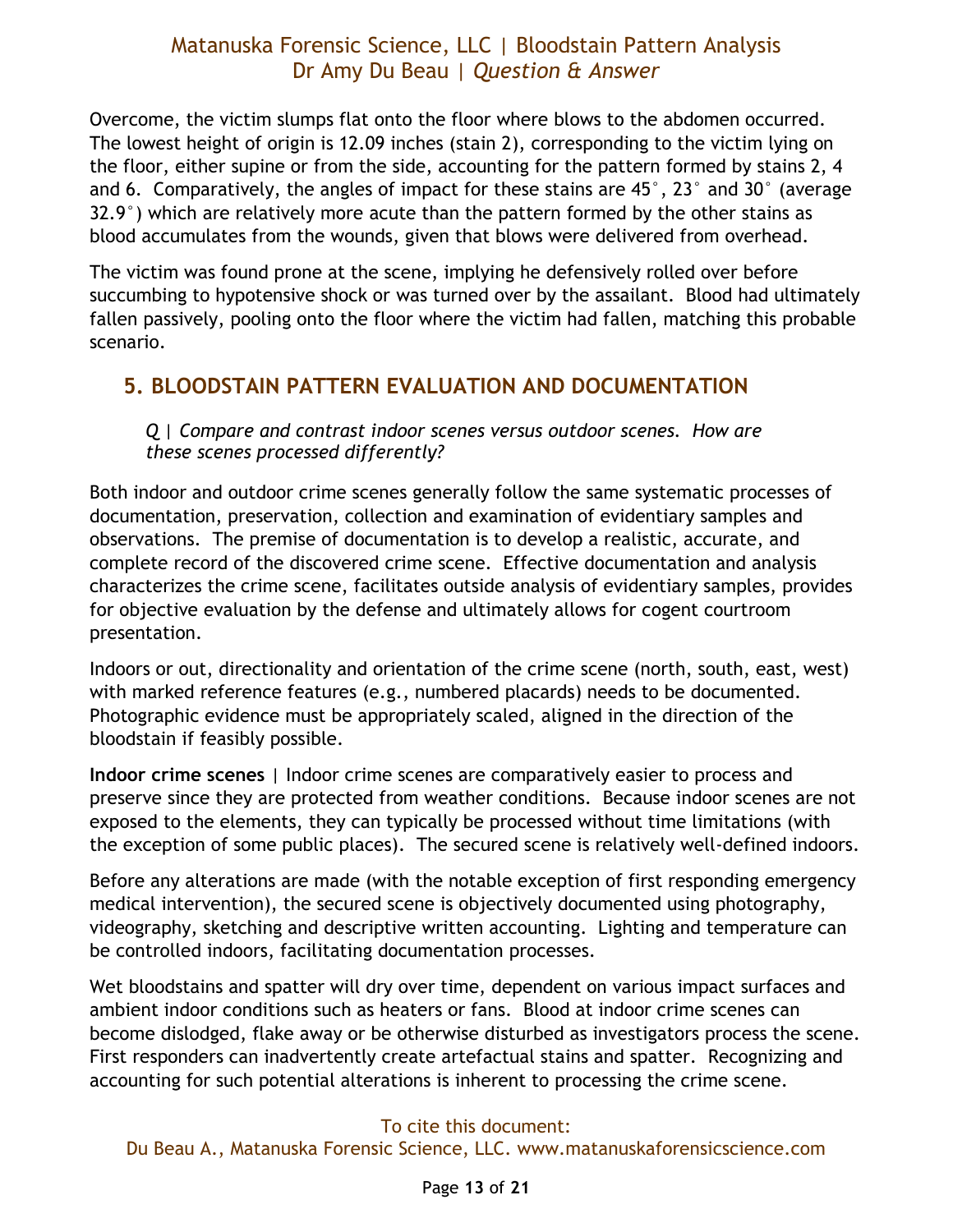**Outdoor crime scenes** | Outdoor crime scenes are subject to weather conditions and terrain that can substantially alter evidentiary samples and obscure their recognition. Bloodstains and patterns can melt or be covered in snow, washed away by rain, or absorbed into soil/sand, for example. Target surfaces can be uneven or roughly textured, even drastically so, such as steep terrains. Assessing the directionality and impact angles can be compromised on foliage or irregular surfaces. Bloodstains diluted by water, fog or humidity will appear diffuse and patterns spread over ice can artificially make the volume appear greater. Extreme temperatures can affect blood's physical qualities too (on the upside, bloodstains and spatter can be well preserved when frozen). Predation or insect spatter can occur. Familiarity with the climate and terrain of the locale helps to contextualize the outdoor crime scene. While outdoor crime scenes are less likely to be altered by the assailant, all these various confounding factors need to be taken into account during processing.

Consequently, photographic documentation of outdoor crime scenes needs to be done as soon as possible since conditions are apt to change. Document weather conditions, temperature and scale terrain features. If bloodstains are found or suspected on foliage, brush, soils, etc. then these samples must be collected, packaged and transported expediently. If photographs or videos must be taken at night or in shady areas, auxiliary light sources may be used. In some instances, overall scenes can be captured photographically from a ladder or scaffold. Inconsistent lividity patterns, changes in blood directionality or voids in bloodstain patterns might suggest that the victim was repositioned, moved or dumped outside after the occurrence of fatal bloodshed events.

### <span id="page-13-1"></span><span id="page-13-0"></span>**6. BLOOD DETECTION**

*Q | Are automated blood pattern analysis and crime scene reconstructions superior to traditional approaches? Discuss the various automated processes used to investigate bloodstain patterns and crime scene reconstruction.* 

Blood spatter analysis can reveal information pivotal to realistic crime scenes reconstruction. The interaction of various physical and temporal factors such as speed, properties of impact surface, hemodynamics, weapon, relative position of actors at the bloodshed event, room layout, etc. determine the shape and size of two-dimensional blood drops and overall spatter patterning.

The traditional 'string method' entails connecting elliptical bloodstains individually to their corresponding area of origin along major directional axes within a three-dimensional room space, repeating the process to elucidate spatter patterning. Angles (impact, α and glancing, ϒ) and flight path data are resultantly calculated using trigonometry. Obvious drawbacks to traditional stringing include that methods can be arduously time consuming and tedious. Even experienced analysts are prone to mistakes. Cumbersome stringing activities can inadvertently contaminate evidentiary samples at the crime scene. Most

#### To cite this document: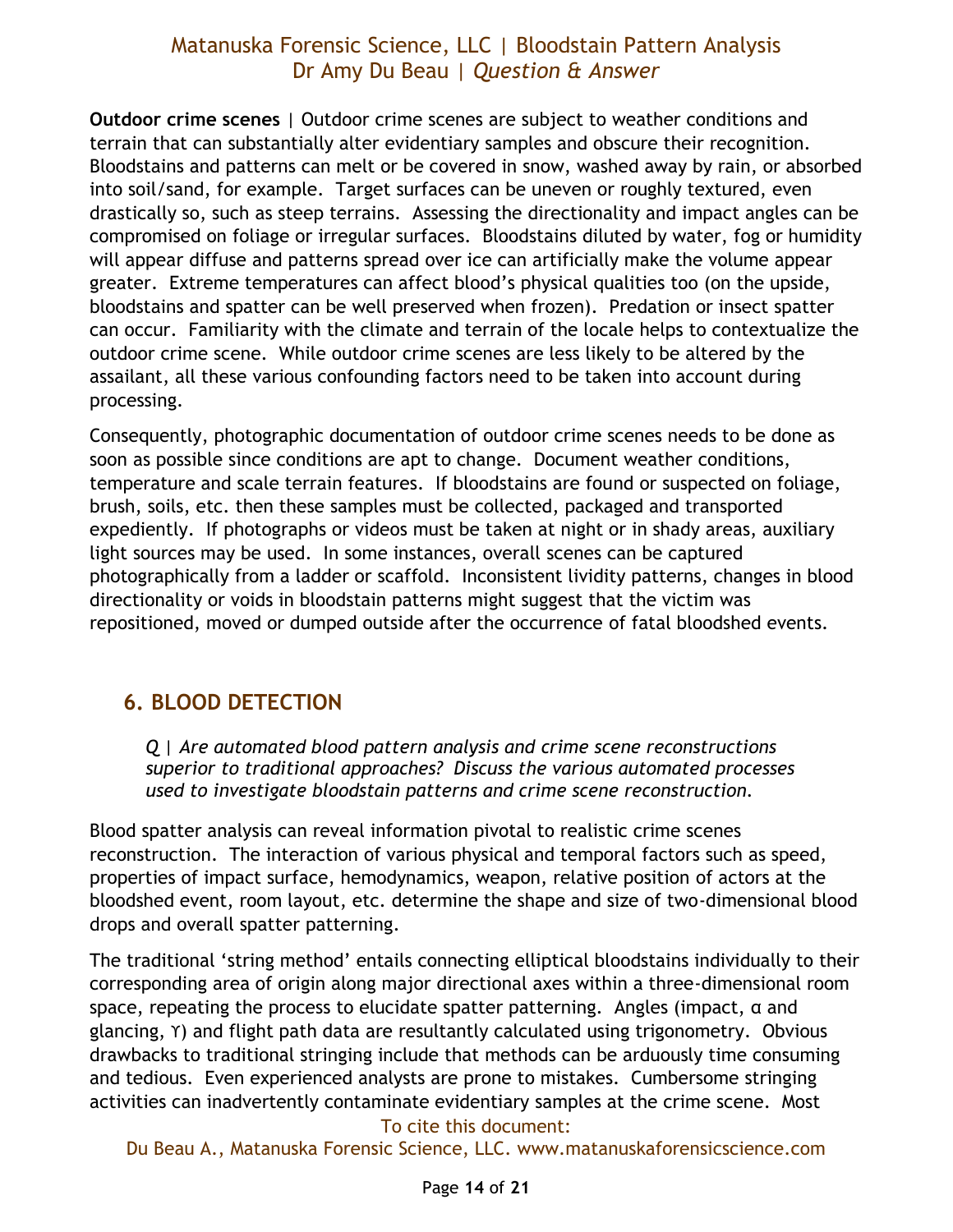crime scenes are released after investigation, constraining repeat analysis if findings are inconclusive or later contested in legal proceedings.

Based on original stringing method principles, automated approaches to blood pattern analysis have emerged with advantageous applications. Specialized virtual interfaces and computer software programs such as BackTrack Suite, HemoSpat and HemoVision use sophisticated visualization technology and experimental manipulation capabilities for reliable interpretation of patterns.

#### **General process of automated blood pattern analysis and application:**

● Digital photography, markers and calibration | Digital photographic documentation includes an overview encompassing the whole spatter patterning plus successive zoomed-in images capturing individual spatter detail. To establish consistent, coordinated perspective, black and white checkboard patterned "fiduciary markers" (Joris et al., 2015) are embedded within the scene as a means of fixed comparison, effectively calibrating images. Fiduciary markers serve to eliminate perspective distortion (from tilted images), establish horizontal/vertical frames of reference and scale images so pixels can be converted to metric units. Fiduciary markers also link overviews with zoomed-in images and keep track of sequential photographs. Digital images are uploaded into the program interface for analysis.

● Perspective correction and shape distortion | Accurate bloodstain analysis is contingent upon precise elliptical measurements, which can be especially problematic for manual stringing methods. From an oblique angle, any given bloodstain's length to width ratios are skewed. Under or overestimating ellipse length, for example, results in errors when calculating the distance of impact from the wall. Fiduciary markers correct such distortions and applications can virtually transform images in space. For accurate evaluation, any given bloodstain needs to be visually distinct from the background impact surface. Automated applications include techniques such as gray-scale conversions, digital contrasting, and filling techniques to optimize bloodstain images.

● Bloodstain analysis and flight path determination | For BackTrack Suite and other applications, only individual blood stain measurements, directionality and shape gleaned from digital photographs are necessary for analysis. Eliminating assumptions about the speed and parabolic flight path of blood drops not only streamlines the process, but also reduces cumulative error inherent to original manual methods. Viewed from above, strings represent actual flight paths. Directional analysis entails two or more blood spatter events. Virtual strings can identify and isolate separate bloodshed events for independent evaluation (such as by using different colored strings to designate different room areas). Using robust mathematical modelling, algorithms and statistical regression linking individual shapes to their corresponding impact angles, spatter data and trajectories can be summarized onto a spreadsheet.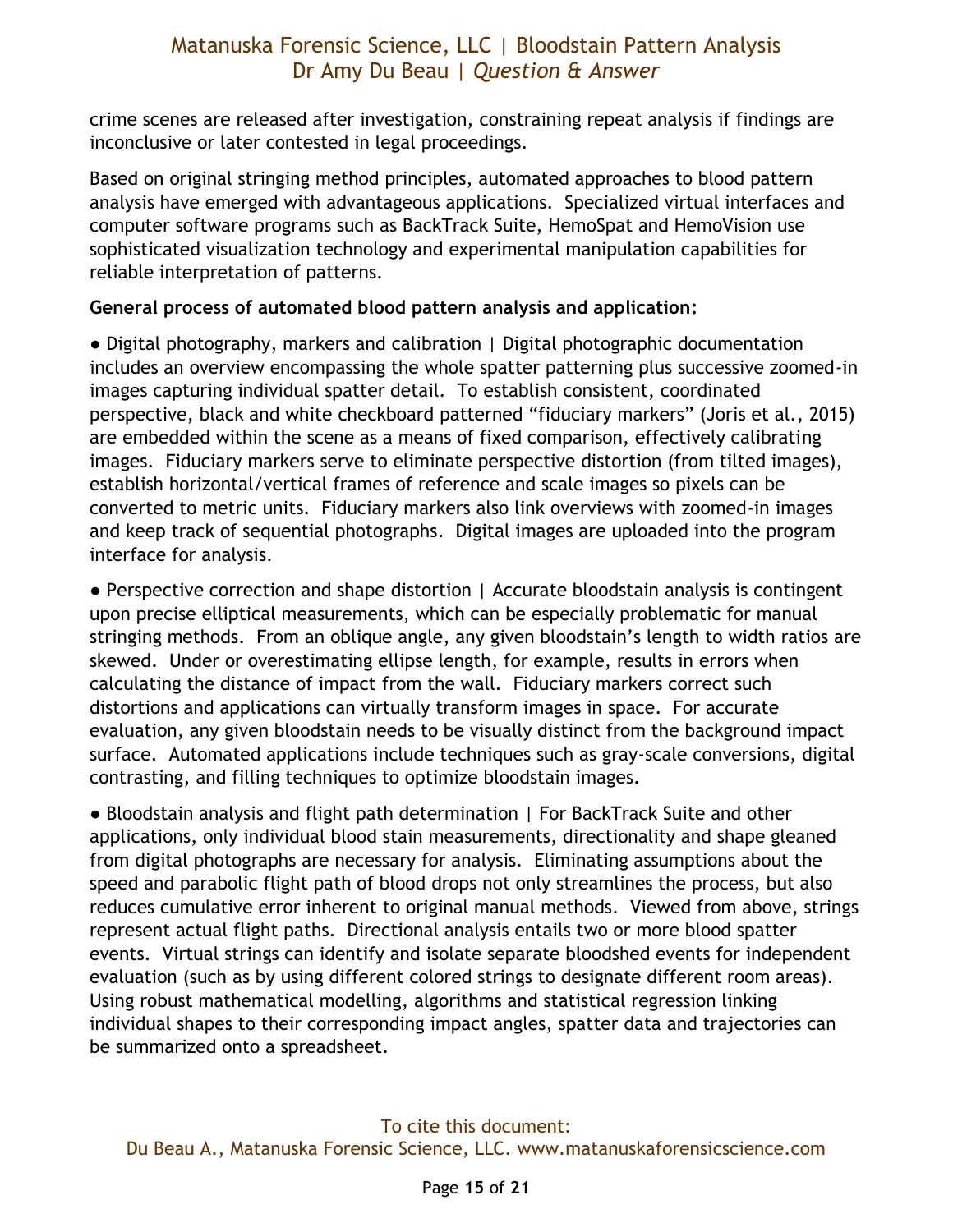● Crime scene reconstruction | Automated analysis can be applied with confident certainty to locate the blood source, physicality of actors involved and correlate velocity impacts to spatter patterns to extrapolate detailed crime scene events. The calibrated overview image serves as a contextual frame of reference so that flight paths from corresponding stains can be evaluated. Results from mock crime scenes analyzed virtually using fiducial markers and algorithms revealed that reconstruction errors were minimal. Further, processes were much faster compared to manual stringing methods.

Automated methods provide consistency for blood pattern analysis and scene reconstructions, which is critical for standardization and defending results presented in legal settings. When considering the applicability of novel forensic technologies, the analyst must first confidently understand basic underlying principles to direct the analysis in accordance with aims and avoid the risk of wasting time and valuable resources.

Regardless of which scientific discipline, presenting statistical error is de rigueur to establish the scientific rigor of the methodology and define the scope of the findings. Statistical parameters are built into such automated programs, which is another major advantage over traditional methods. Optimized images and concise data generated from such programs are far superior to traditional methods for courtroom presentation. Overarchingly, automated applications are comparably advantageous.

#### *Q | Luminol versus BlueStar?*

<span id="page-15-0"></span>Chemiluminescent agents, e.g., luminol (3-aminophthalhydrazide) or *BlueStar Forensic*® (Roc Imports), can detect trace amounts of blood which might not be overtly visible. Forensically, these blood visualizing agents are useful because they not only reveal the presumptive presence of blood, but also effectively demarcate bloodstain distributions otherwise hidden at the crime scene. Refer to my table (below): *Compare/contrast forensic blood visualizing agents*.

When faint/dilute bloodstains and/or suspected affected areas are treated with these blood detecting agents, luminescence ranging in color from blue-green, blueish white or yellow-green (depending on the reagent preparation) appear. At the molecular level, when excited photons fall back to their resting configuration, visible light is emitted. Unlike fluorescence, which absorbs/emits only at a specifically defined wavelength, chemiluminescence requires a catalyst.

Luminol is a crystalline solid that chemiluminesces when oxidized (usually via  $H_2O_2$ , hydrogen peroxide) in alkaline solutions. In the presence of a catalyst, specifically  $Fe^{2+}$ found in hemoglobin (blood), the oxidant  $H_2O_2$  ultimately degrades to form  $O_2$  and  $H_2O$ : 2  $H_2O_2 \rightarrow O2 + 2 H_2O$ . Luminol forms a dianion with hemoglobin, visibly detecting blood. *BlueStar* is luminol-based with the same basic formula and functional properties as luminol.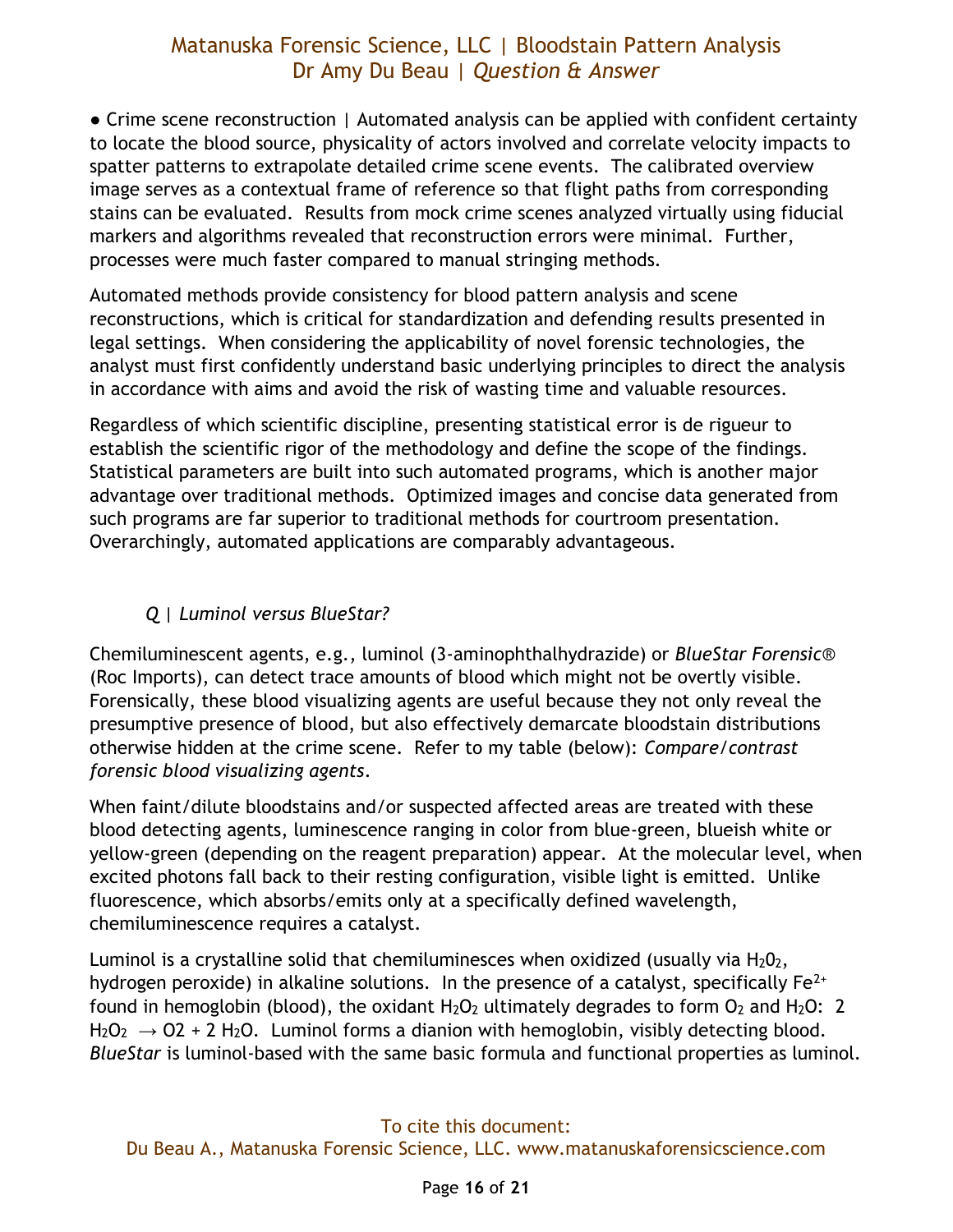Assailants often attempt to clean-up bloodstains at the crime scene, such as wiping/moping using bleach or 'hiding' stains by flipping or covering cushions, for example. *BlueStar* is relatively recent substitute for luminol and more commonly used at crime scenes (according to literature) given its advantageous properties (refer to my table below). Also, these agents are useful for chemical enhancement of latent bloodstain impressions such as footwear and fingerprints, although with different application methods, etc.

Chemiluminescent agents are considered presumptive for blood detection, necessitating further confirmatory testing such as tetramethylbenzidine, o-tolidine, etc. Advantageously, because blood visualizing agents are typically sprayed onto areas where bloodstains might be expected, large regions can be covered quickly and conveniently. Luminal's remarkable sensitivity reportedly range from a maximal 1:1,000,000 (upper limit even reportedly reaching 1:1,000,000,000) or less dilutions.

For both these agents, formula need not be applied to fresh bloodstains at the crime scene. In fact, results are actually better suited for dried or even decomposed bloodstains, provided stains are still viably intact. These blood visualizing agents work really well on dark, patterned soft or textured surfaces (e.g., textiles, upholstery), even soils or foliage, etc. where bloodstaining may be otherwise obscured. These water-based agents can drip when sprayed onto hard or smooth/shiny vertical surfaces. Too much saturation can obviate samples, such as if over-spraying occurs or using too highly concentrated formulations beyond the level of detection.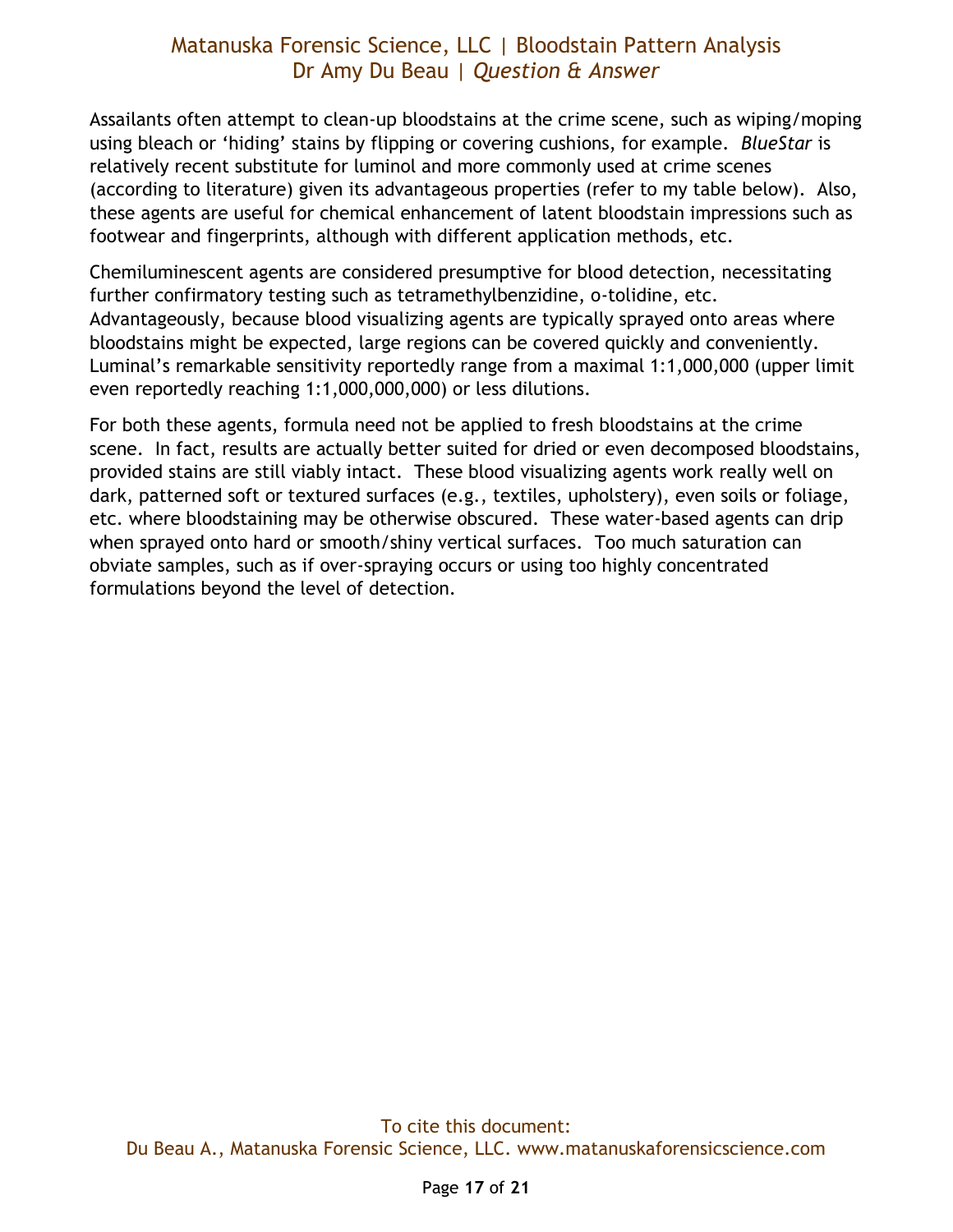| <b>Properties</b>                                                                                                                                                              | Luminol                                                                                                                                                                                                          | <b>BlueStar®</b>                                                                                                                                                                                                             |
|--------------------------------------------------------------------------------------------------------------------------------------------------------------------------------|------------------------------------------------------------------------------------------------------------------------------------------------------------------------------------------------------------------|------------------------------------------------------------------------------------------------------------------------------------------------------------------------------------------------------------------------------|
| <b>Historical discovery</b>                                                                                                                                                    | Firstly synthesized in 1853, then<br>Albrecht later discovered<br>catalytic blood (heme) detection<br>properties in 1928.                                                                                        | Based on luminal formula,<br>Grodsky mixed luminol, Na <sup>2</sup> CO <sup>3</sup><br>(sodium carbonate) & NaBO3.nH <sub>2</sub> O<br>(sodium perborate) in 1951.<br>BlueStar is a patented formula by<br>Roc Imports.      |
| Photographic documentation<br>Timed exposure                                                                                                                                   | Needs complete darkness                                                                                                                                                                                          | Low-light conditions OK, brighter<br>luminescence!                                                                                                                                                                           |
| Chemiluminescence                                                                                                                                                              | Diminishes after 2 <sup>nd</sup> application.<br>However, other literature (e.g.,<br>Proescher & Moody, 1939) <sup>1</sup><br>reports that luminescence can be<br>reproducible (especially for older<br>stains). | OK to re-apply (although typically<br>fades after 2 <sup>nd</sup> or more<br>applications). Brighter<br>luminescence overall.                                                                                                |
| <b>Application Typically sprayed</b><br>onto probative bloodstained areas<br>from $\approx$ 15-18" distance.                                                                   | Reagents should optimally be<br>prepped & mixed on-site (or<br>immediately prior). Cannot be<br>stored over time.                                                                                                | OK to use for days after mixing.<br>Store at $\approx 4^{\circ}$ C (refrigerator),<br>protected from light.                                                                                                                  |
| <b>Stock solution preparation</b><br>Photosensitive. Other standard<br>preparations may be used. Store<br>stock at 4° C (refrigerator).                                        | · 8 grams NaOH (sodium<br>hydroxide) + 500 mL distilled $H_2O$<br>(0.4 N)<br>• 10 mL 30% $H_2O_2$ + 490 mL<br>distilled $H_2O$<br>$\bullet$ 0.35 grams luminol + 62.5 mL<br>0.4 N NaOH, dilute to 500 mL         | BlueStar is a patented formula, so<br>use their prep method: blue &<br>white tablets from sealed<br>pouches dissolved in distilled H <sub>2</sub> O<br>+ glycine. Easier prep for non-<br>scientists, e.g., police officers. |
| <b>Cross-reactivity</b>                                                                                                                                                        | Reacts with plant peroxidases<br>(e.g., horseradish), metals $\mathbf{\hat{a}}$<br>cleaning solutions containing<br>NaOCl (bleach), high<br>concentrations of cigarette<br>smoke.                                | Less cross-reactivity than luminol.<br>Better & brighter detection of<br>blood with interference from<br>bleach, especially with glycine<br>prep.                                                                            |
| DNA <sup>2</sup> analysis & ABO blood typing                                                                                                                                   | No DNA degradation, does not<br>affect PCR <sup>2</sup> or STR <sup>2</sup> analysis. May<br>interfere with enzyme & protein<br>genetic marker systems.                                                          | No DNA degradation. However,<br>original formulation (for hunters)<br>with pH 12.6 is not suited for DNA<br>analysis.                                                                                                        |
| Safety/biohazard, refer to MSDS <sup>3</sup><br>Aerosol application, so protective<br>equipment recommended. $H_2O_2$ is<br>never stored in a sealed<br>contained! Mix gently. | Eye, skin & respiratory irritant<br>Probable but not known<br>carcinogenic, mutagenic effects<br>unknown.                                                                                                        | Refer to luminol formula                                                                                                                                                                                                     |

#### **Compare/Contrast Forensic Blood Visualizing Agents | By AD**

1/ Reference from text (James, Kish, Sutton *et al*.), Page 370

2/ DNA, Deoxyribose Nucleic Acid; PCR, Polymerase Chain Reaction; STR, Short Tandem Repeat

3/ MSDS, Materials Safety Data Sheet

To cite this document: Du Beau A., Matanuska Forensic Science, LLC. www.matanuskaforensicscience.com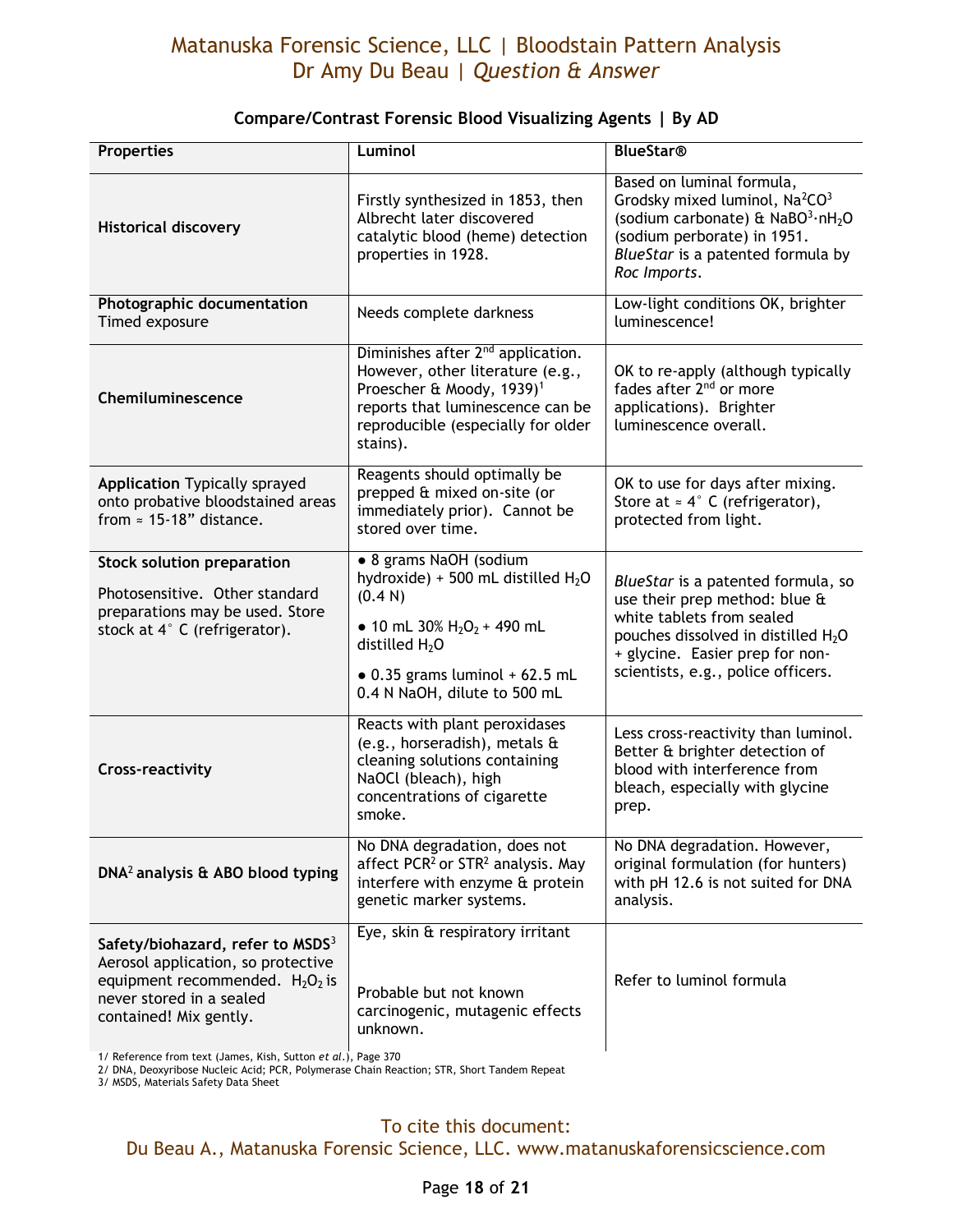# <span id="page-18-0"></span>**7. COURTROOM TESTIMONY**

### *Q | How do you expect us, the legal counsel, to consider you as an expert?*

<span id="page-18-1"></span>To qualify as an expert witness, courts consider credentials, academic degrees, certifications, licensures, publications, public engagements, membership affiliations, experience, etc. At the minimum, qualifying experts need more knowledge than any given layperson. Renowned bloodstain expert, Herbert MacDonell, purported that expert witnesses should hold (at least) a bachelor's of science degree. For blood spatter analysts, there is no consensual agreement as to what constitutes expert qualifications.

As per the Daubert decision (1993), the US Supreme Court stipulates that the trial judge's own discretion determines whether to admit expert evidence into their court. If a scientific expert uses credible scientific principles and methods for their analysis, then their knowledgeable expertise is deemed admissible, as per Rule 702 (e.g., Chesbro, 1994, in Kish). Importantly, courts evaluate only the scientific validity used by an expert, not the persuasiveness of their conclusions.

Regardless of prior witness experience, the expert's testimony must be grounded in valid scientific methodology. As per Daubert, the scientific evidence presented is defined through process, not its product. Courts, in accordance with their 'gatekeeping' role, have admitted testimony of expert witnesses from various backgrounds in the area of bloodstain analysis, such as law enforcement agents, criminalists, forensic consultants, scientists, medical pathologists, and more. As per the federal rules of evidence, expert testimony needs to be helpful, clarifying, relevant and reliable to the trier and impactful to jurors.

<span id="page-18-2"></span>*Q | Bloodstains are 1-3 mm in diameter and you described this blood spatter pattern being consistent with medium velocity spatter. The defense examiner states that medium velocity spatter stains are 1-4 mm in diameter. How might you explain this discrepancy?"* 

Medium velocity spatter stains associated with beating/stabbing are, by definition, greater than 1 mm but less than 3 mm in diameter. However, this parameter represents a variable range. While stain diameter is a good indicator, it is not the deciding factor in drawing a conclusion.

Statistically, the difference between 1-3 mm and 1-4 mm is insignificant. So, mathematically, there is no discrepancy. This range describes the population of medium velocity impact spatter, so overlap is naturally expected within this group. There is considerably greater variability between groups, effectively ruling out large impact spatter (greater than 6 mm diameter) and misting (less than 0.1 mm diameter), for instance. (By analogy, clovers are botanically defined as having 3 leaves. But some clovers do have 4 leaves).

#### To cite this document: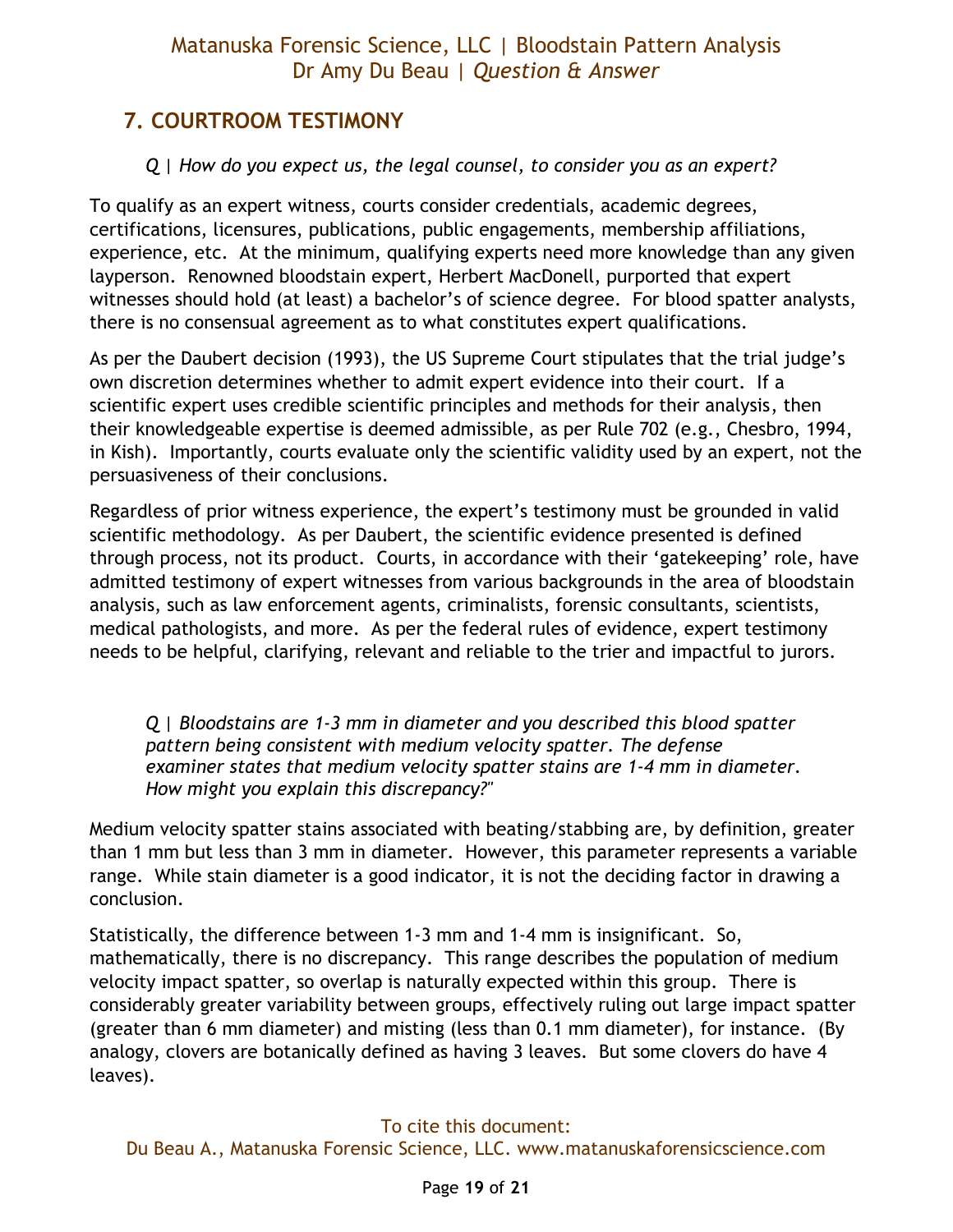Identification of impact is contingent upon circumstances of the individual case. Many variables can affect the size of impact spatter associated with beating mechanisms, e.g., physical characteristics of the weapon (shape, weight, length), amount and direction of the applied force, movement of the victim and assailant during the attack, location of the wound(s), etc. Even that the victim's blood may plausibly contain more clotting factors. Further, some mechanisms are nonviolent, not necessarily directly associated with the actual infliction of injury. That is, some blood stains may have fallen passively, artefactually skewing the reported range.

#### <span id="page-19-0"></span>*Q | Chain of custody. Since you did not collect the evidence, how do you know the stain was not contaminated or altered before arrival to your laboratory?*

The chain of custody documentation ensures the unbroken path of evidence starting from collection at the crime scene to final presentation at the courthouse. Intermediate custody within laboratory settings must be rigorously maintained, recording transport, handling, analysis, storage and preservation of evidentiary samples, also accounting for aliquoted samples and their archival. Without such documentation, findings from evidentiary samples can be rendered inadmissible in court.

The chain of custody is maintained using a communal spreadsheet or software programs (e.g., Laboratory Information Management System), recording sample identifiers, dates, who had the samples when and where, including any physical/chemical alterations. During discovery and cross-examination, opposing counsel will check for gaps in the chain of custody, questioning for possible misidentification, mishandling, contamination, alteration or tampering of evidentiary samples.

If questioned about bloodstain evidence that I did not personally collect, I would refer to the chain of custody documentation. To answer, in effect, 'Based on the reported chain of custody, I can ensure the sample's security and whereabouts since collection.' Alternatively, if there was no established chain of custody until my personal receipt of the sample, or it came from an unknown source, then answer 'I do not know,' acknowledging the possibility that the stain could have been contaminated or altered beforehand.